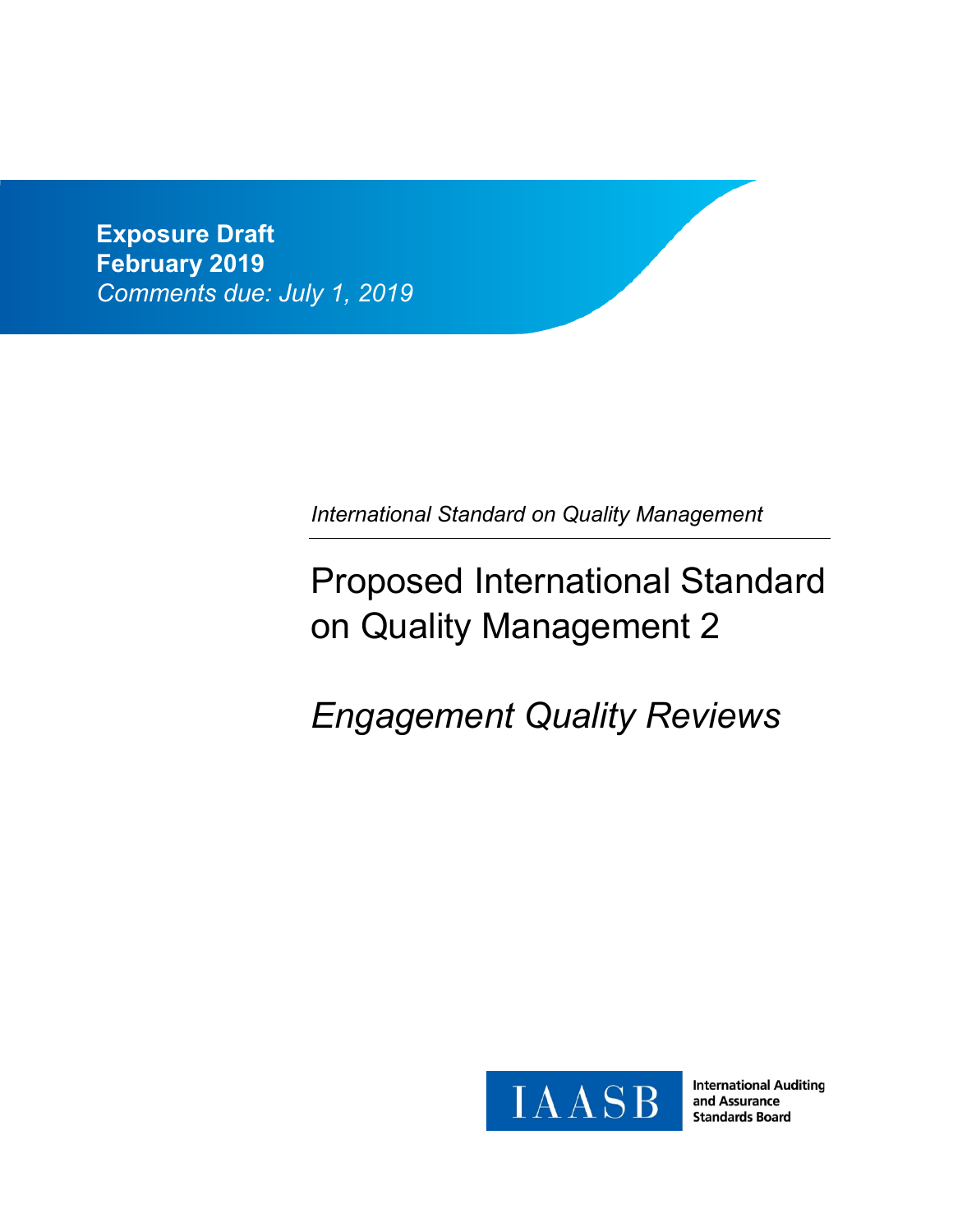# **About the IAASB**

This Exposure Draft was developed and approved by the International Auditing and Assurance Standards Board (IAASB).

The objective of the IAASB is to serve the public interest by setting high-quality auditing, assurance, and other related standards and by facilitating the convergence of international and national auditing and assurance standards, thereby enhancing the quality and consistency of practice throughout the world and strengthening public confidence in the global auditing and assurance profession.

The IAASB develops auditing and assurance standards and guidance for use by all professional accountants under a shared standard-setting process involving the Public Interest Oversight Board, which oversees the activities of the IAASB, and the IAASB Consultative Advisory Group, which provides public interest input into the development of the standards and guidance. The structures and processes that support the operations of the IAASB are facilitated by the International Federation of Accountants (IFAC).

For copyright, trademark, and permissions information, please see page 30.





**International Auditing** and Assurance Standards Board.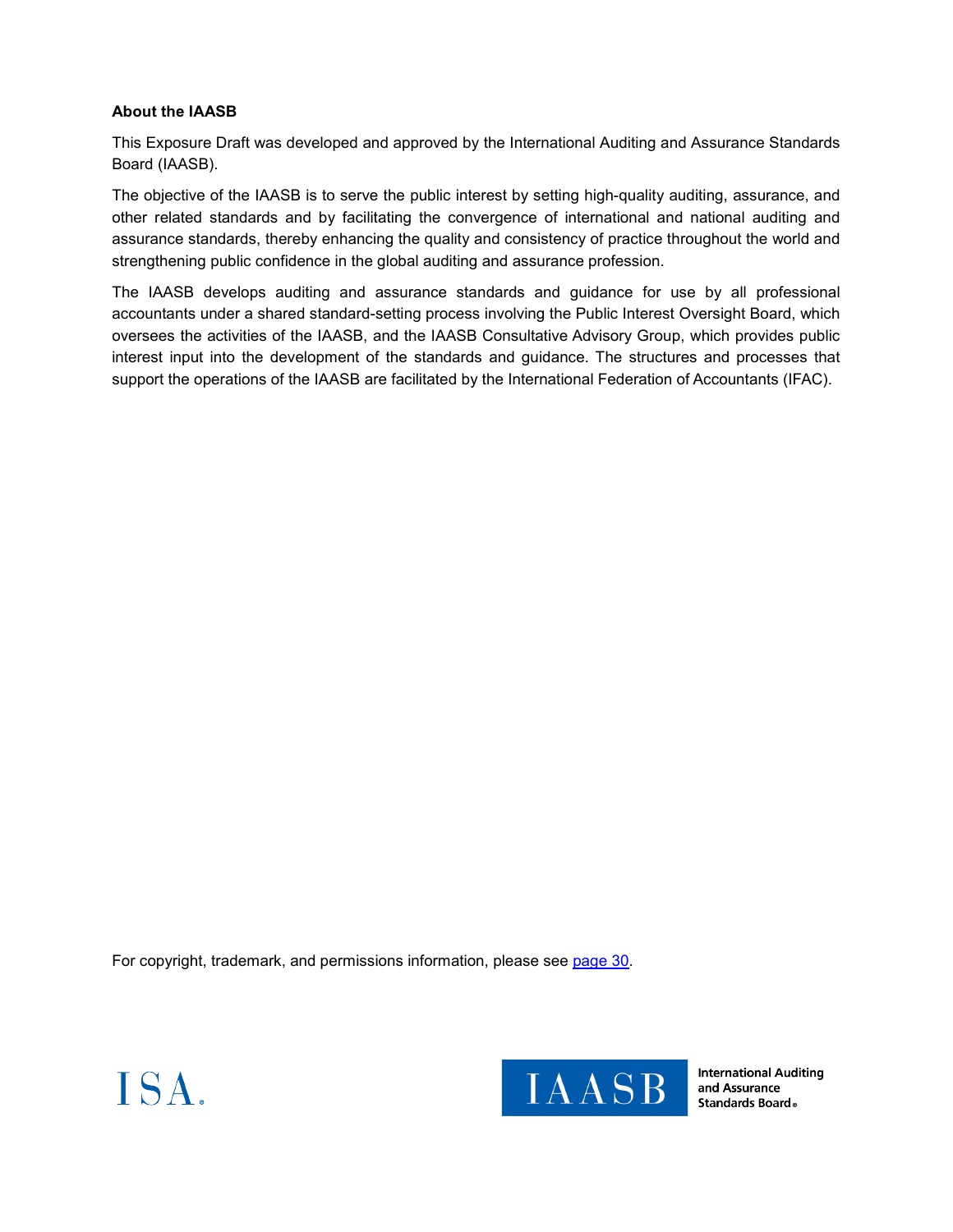# **REQUEST FOR COMMENTS**

This Exposure Draft, proposed ISQM 2, *Engagement Quality Reviews,* was developed and approved by the International Auditing and Assurance Standards Board® (IAASB®).

The proposals in this Exposure Draft may be modified in light of comments received before being issued in final form. **Comments are requested by July 1, 2019.**

Respondents are asked to submit their comments electronically through the IAASB website, using the "Submit a Comment" link. Please submit comments in both a PDF and Word file. First-time users must register to use this feature. All comments will be considered a matter of public record and will ultimately be posted on the website.

This publication may be downloaded from the IAASB website: www.iaasb.org. The approved text is published in the English language.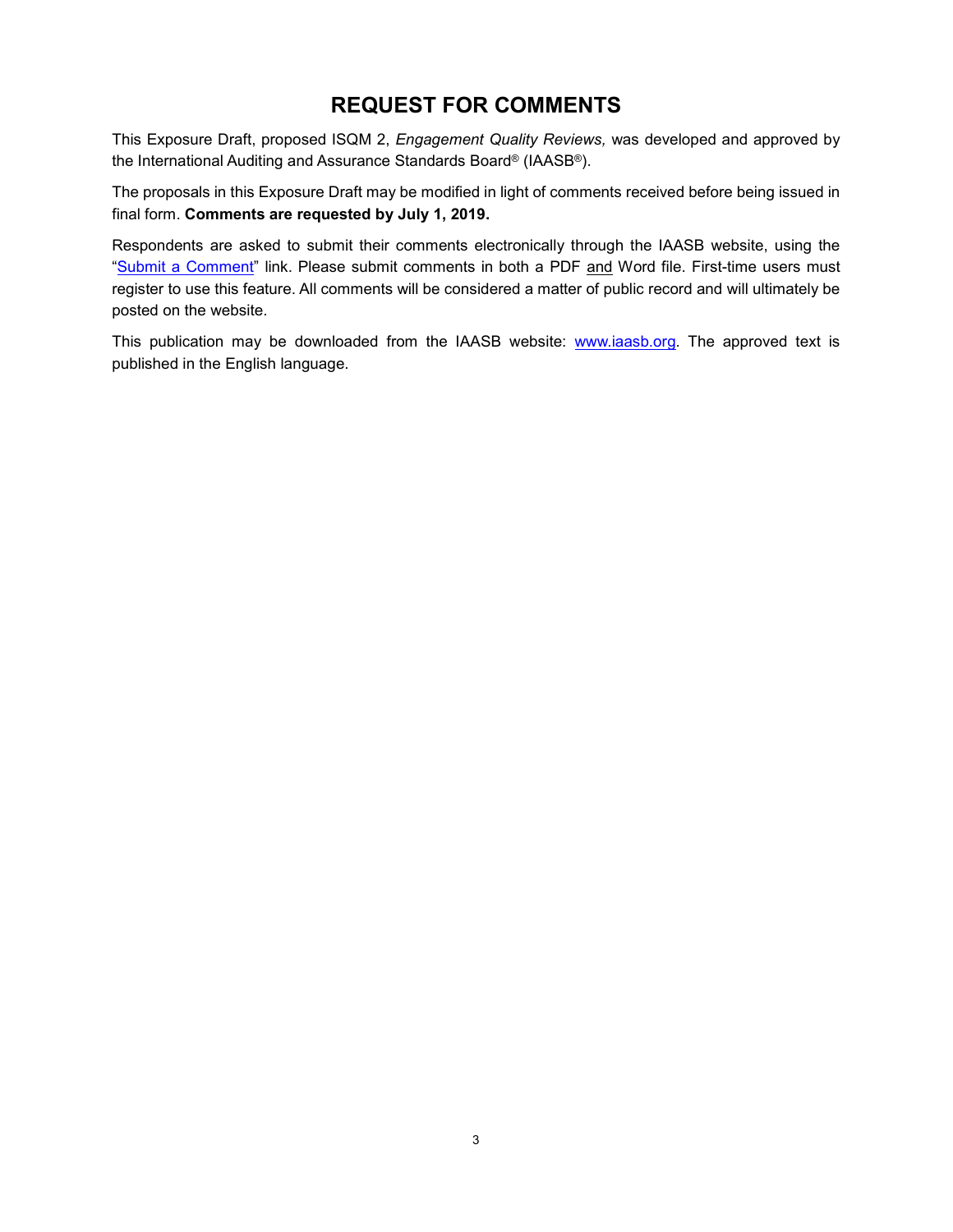# **EXPLANATORY MEMORANDUM**

# **CONTENTS**

|                                                                                                                         | Page |  |  |
|-------------------------------------------------------------------------------------------------------------------------|------|--|--|
|                                                                                                                         | 5    |  |  |
|                                                                                                                         | 5    |  |  |
|                                                                                                                         | 5    |  |  |
|                                                                                                                         | 12   |  |  |
| Appendix to the Explanatory Memorandum<br>Scalability for Firms of Different Sizes and for Engagements Where Nature and | 14   |  |  |
| <b>Exposure Draft</b>                                                                                                   |      |  |  |
| Proposed International Quality Management Standard 2, Engagement                                                        | 16   |  |  |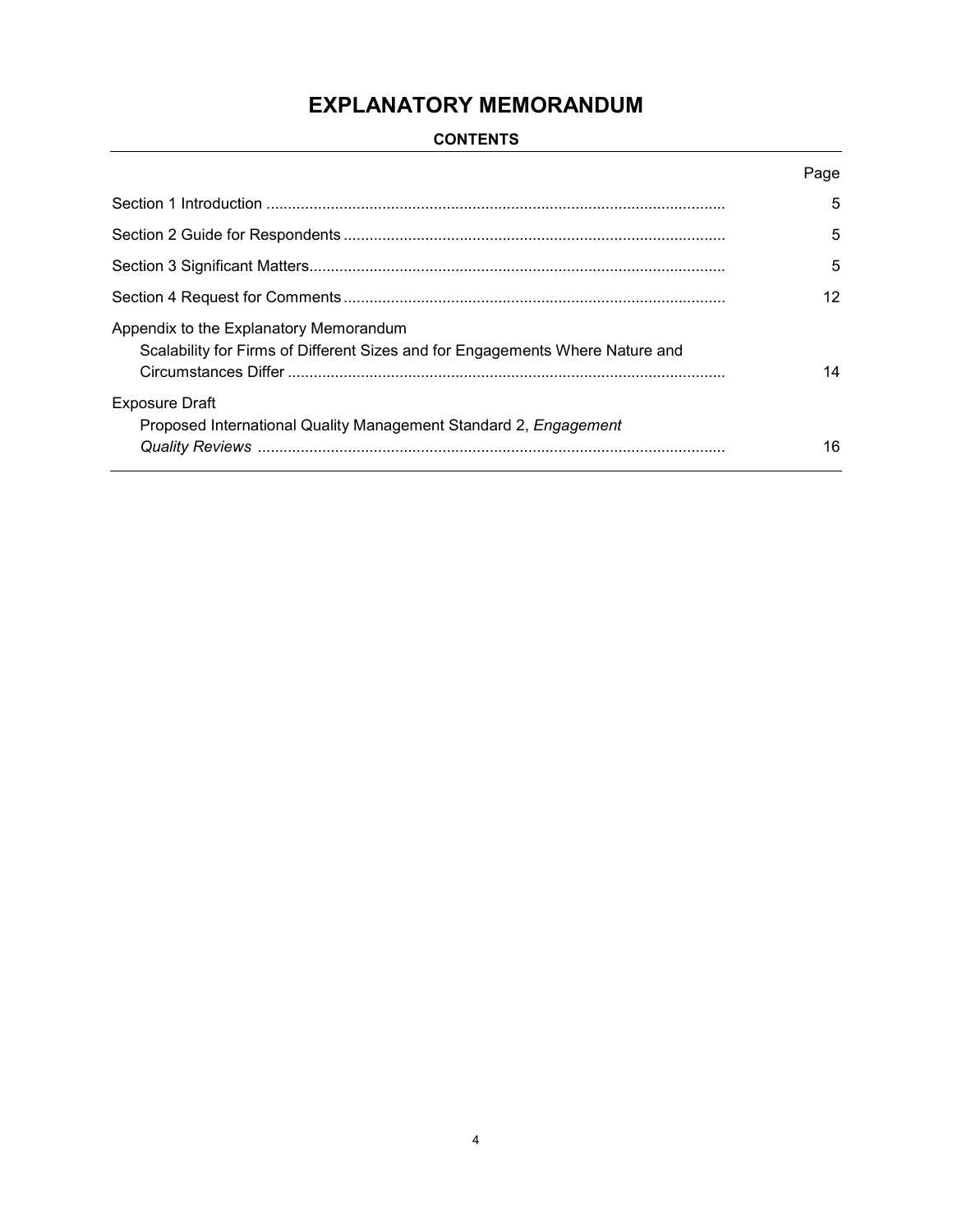# **Section 1 Introduction**

- 1. This memorandum provides background to, and an explanation of, the exposure draft of International Standard on Quality Management (ISQM) 2, *Engagement Quality Review*s (ED-ISQM 2), which the IAASB approved for exposure in December 2018. The sections that follow describe the key issues considered by the IAASB in developing ED-ISQM 2. The proposed revisions address the most relevant public interest issues related to engagement quality reviews, including those highlighted in the Invitation to Comment (ITC) released in December 2015, *Enhancing Audit Quality in the Public Interest: A Focus on Professional Skepticism, Quality Control and Group Audits.*
- 2. ED-ISQM 2 is part of a package of proposed quality management standards for which the IAASB is seeking public comment. This memorandum supplements the overall explanatory memorandum, *The IAASB's Exposure Drafts for Quality Management at the Firm and Engagement Level*. The overall explanatory memorandum includes background to the IAASB's three quality management<sup>1</sup> exposure drafts, discusses the scalability of the standards and sets forth the IAASB's considerations regarding the possible effective dates of the three standards following final approval by the IAASB and approval of due process by the Public Interest Oversight Board. The overall explanatory memorandum also explains the linkages between the three quality management standards and addresses the related conforming amendments to the IAASB's International Standards on Auditing (ISAs).

# **Section 2 Guide for Respondents**

The IAASB welcomes comments on all matters addressed in ED-ISQM 2, but especially those identified in the Request for Comments section. Comments are most helpful when they refer to specific paragraphs, include the reasons for the comments, and make specific suggestions for any proposed changes to wording. Respondents are free to address only questions relevant to them. When a respondent agrees with proposals in ED-ISQM 2, it will be helpful for the IAASB to be made aware of this view as support for the IAASB's proposals cannot always be inferred when not explicitly stated.

# **Section 3 Significant Matters**

# **Section 3-A – Overall Matters**

# *Public Interest Matters*

-

3. The proposals in ED-ISQM 2 and the aspects of ED-ISQM 12 regarding engagement quality reviews are made with the public interest in the forefront. The IAASB noted in the ITC the public interest importance ascribed to engagement quality reviews by certain stakeholders, such as regulators. The overall explanatory memorandum describes the overarching public interest matters the IAASB has considered in developing the quality management exposure drafts. The IAASB also sought to explore the following possible actions identified in the ITC to address the public interest issues relevant to engagement quality reviews:

<sup>1</sup> The IAASB has changed the terms "quality control" and "engagement quality control review" to "quality management" and "engagement quality review," respectively. In addition, the name of the standards has been changed from "International Standard on Quality Control" to "International Standard on Quality Management". As explained in paragraph 11 of the explanatory memorandum for ED-ISQM 1, these changes were made to reflect the new quality management approach proposed for the firm's system of quality management in ED-ISQM 1, proposed International Standard on Quality Management 1, *Quality Management for Firms that Perform Audits or Reviews of Financial Statements, or Other Assurance or Related Services Engagements*.

Paragraph 37(e) and related application material in proposed ISQM 1 address engagement quality reviews.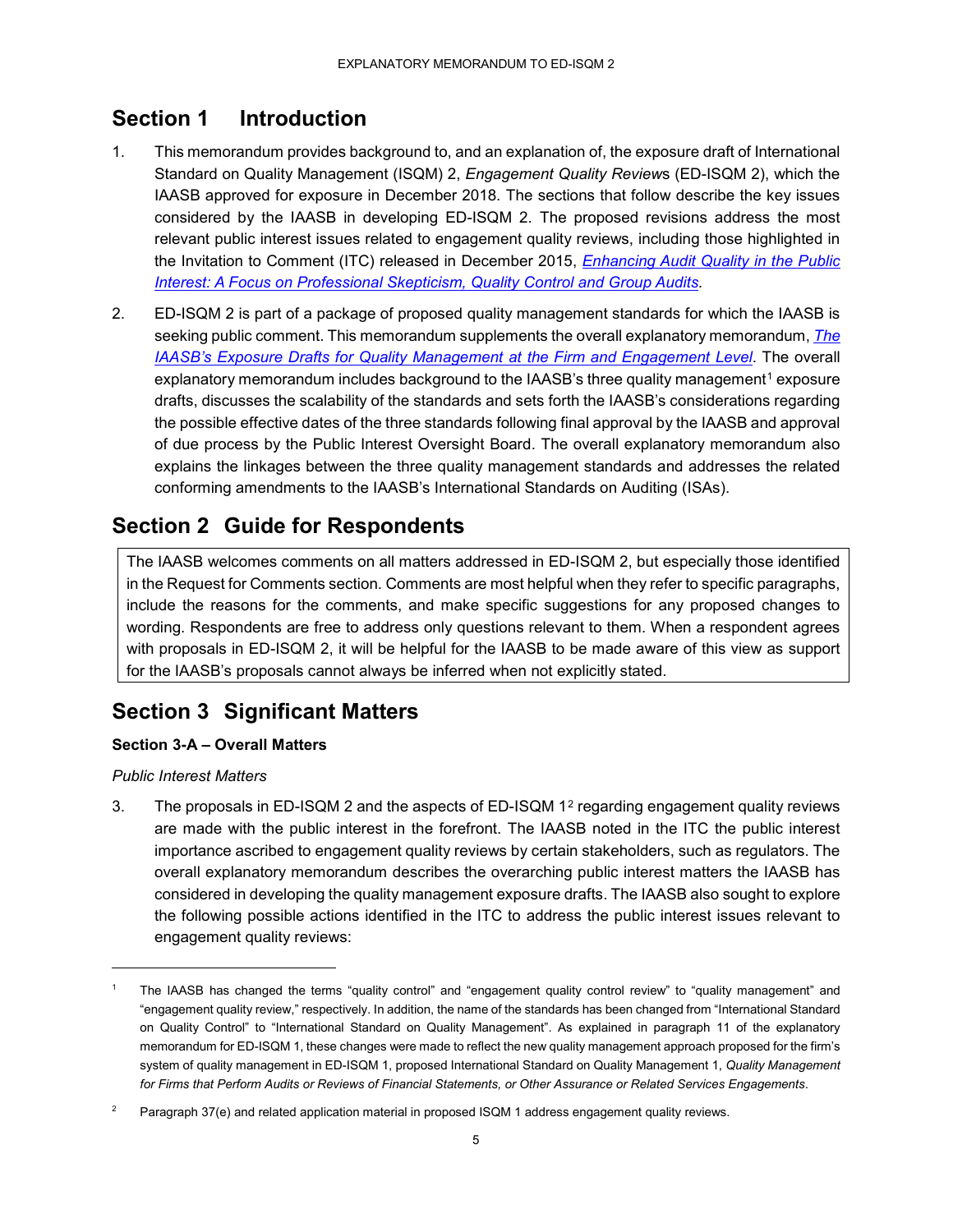- Extending the requirement for an engagement quality review to engagements in addition to audits of financial statements.
- Enhancing the eligibility criteria for an individual to be appointed as an engagement quality reviewer.
- Enhancing the requirements and application material regarding the engagement quality reviewer's responsibilities, including the nature, timing and extent of the engagement quality review procedures performed.
- Consideration of the effect of engagement quality reviews, and other forms of engagement reviews, on the appropriate exercise of professional skepticism by engagement teams.
- 4. The IAASB considered the importance of engagement quality reviews in the overall context of quality management and sought to address these public interest matters, as further discussed in this explanatory memorandum.

# *Professional Judgment and Professional Skepticism*

- 5. The IAASB recognizes that engagement quality reviews support the exercise of professional skepticism at the engagement level by providing an objective evaluation of engagement teams' significant judgments made in performing an engagement. ED-ISQM 2 addresses the importance of this objective evaluation by requiring that firm policies or procedures set forth criteria for the eligibility of an individual to be appointed as an engagement quality reviewer. Such criteria include compliance with relevant ethical requirements, including that threats to objectivity of the engagement quality reviewer are eliminated or reduced to an acceptable level.
- 6. Further, ED-ISQM 2 requires firm policies or procedures to include limitations on the eligibility of an individual to be appointed as engagement quality reviewer for an engagement on which the individual previously served as engagement partner. This limitation is necessary to make sure that the engagement quality reviewer is in a position to objectively evaluate and, where appropriate, challenge the significant judgments made and the exercise of professional skepticism by the engagement team. The IAASB believes that this separation from the previous role as engagement partner is necessary for the engagement quality review to be an appropriate response to the assessed quality risk(s) for the engagement.
- 7. The IAASB also considered whether the concept of professional skepticism is relevant to professional judgments made by an engagement quality reviewer. Professional skepticism is generally described in the context of obtaining and evaluating audit evidence. ED-ISQM 2 notes that the engagement quality reviewer is not a member of the engagement team and is not required to obtain evidence to support the opinion or conclusion on the engagement. However, because the role of the engagement quality reviewer is to evaluate the significant judgments made by the engagement team, some might argue that, at least indirectly, the engagement quality reviewer also exercises professional skepticism in reviewing selected engagement documentation supporting those significant judgments and the conclusions reached thereon. Accordingly, the IAASB is seeking respondents' views on how ED-ISQM 2 addresses professional judgment and professional skepticism by the engagement quality reviewer, and whether additional guidance would be helpful in this area.
- 8. The IAASB also notes that the International Ethics Standards Board for Accountants' (IESBA's) project addressing the role, mindset and behavioral characteristics expected of all professional accountants when performing their professional activities may be relevant to professional judgments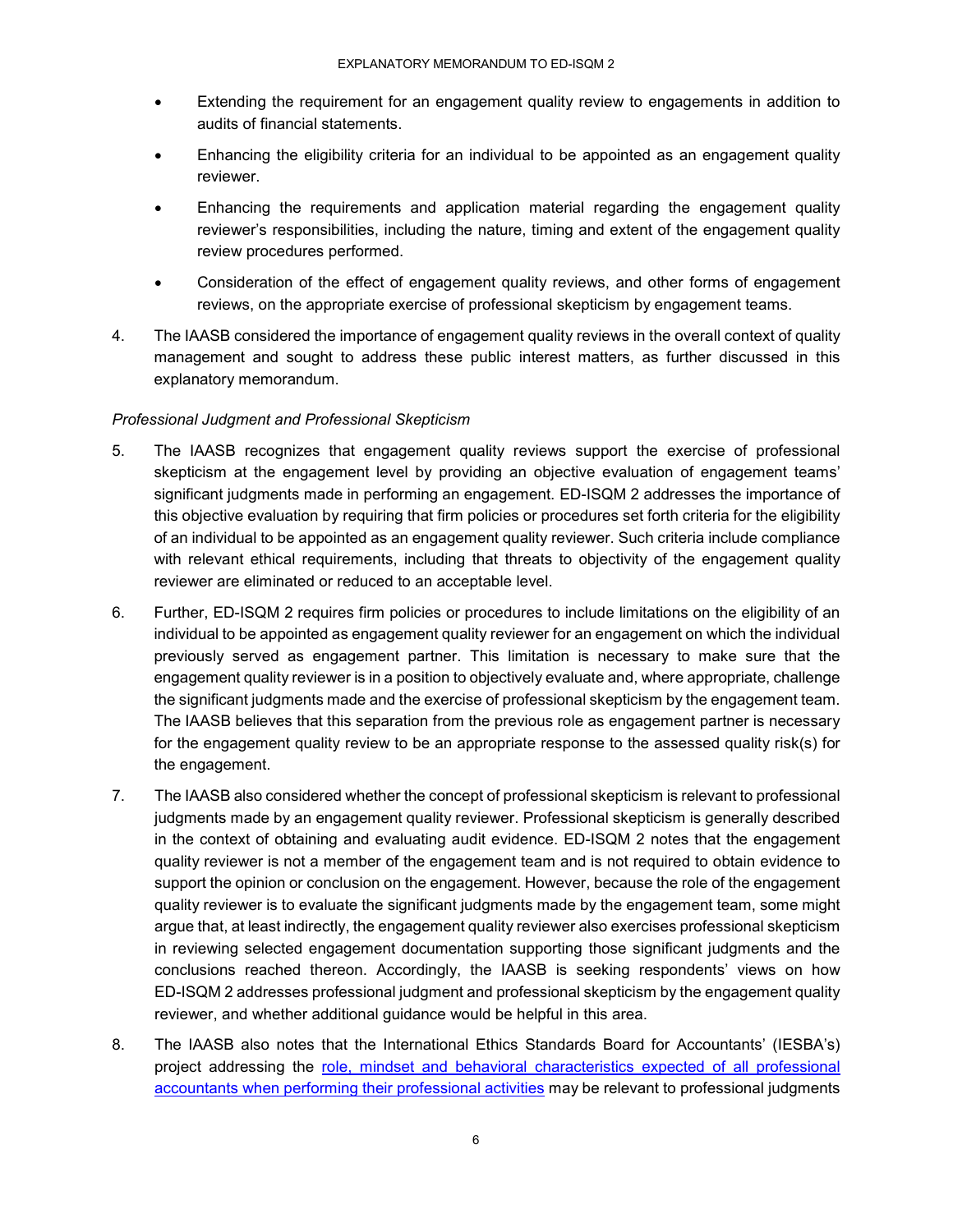made by the engagement quality reviewer. Therefore, the IAASB will continue to coordinate with IESBA in considering the effects of that project on ED-ISQM 2.

### *Scalability for Firms of Different Sizes*

9. ED-ISQM 2 is intended to be applied by firms of all sizes based on the nature and circumstances of the engagements performed by the firm. The Appendix to this explanatory memorandum lists paragraphs that highlight how the proposed ISQM is scalable to the nature and circumstances of engagements that the firm performs.

# **Section 3-B – The Interrelationship Between Proposed ISQM 2 and Proposed ISQM 1 and Proposed ISA 220 (Revised)3**

10. The explanatory memorandum for ED-ISQM 1 explains the firm's responsibility for establishing a system of quality management, including the new quality management approach. An engagement quality review is a response, among others, that is designed and implemented by a firm to address its assessed quality risks. Although the performance of an engagement quality review is undertaken at the engagement level, it is a response that is implemented by the engagement quality reviewer on behalf of the firm.

# *Basis for Developing a Separate Standard for Engagement Quality Reviews*

- 11. The requirements for engagement quality reviews currently reside in extant ISQC 1<sup>4</sup> and ISA 220.<sup>5</sup> The IAASB concluded that having a separate standard for engagement quality reviews would provide a number of benefits, including:
	- (a) Placing emphasis on the importance of the engagement quality review.
	- (b) Facilitating the enhancement of the robustness of the requirements for the eligibility of engagement quality reviewers and the performance and documentation of the review.
	- (c) Providing a mechanism to more clearly differentiate the responsibilities of the firm and the engagement quality reviewer.
	- (d) Increasing the scalability of ED-ISQM 1 because there may be circumstances when a firm determines that there are no engagements for which an engagement quality review should be performed (e.g., a firm that performs only compilation engagements).
- 12. ED-ISQM 2 has been designed to operate as part of the firm's system of quality management, and therefore the IAASB observed the need for the requirements in ED-ISQM 1 and ED-ISQM 2 to be organized in a manner that provides appropriate linkages between the standards. The IAASB agreed that since the engagement quality review is a response to an assessed quality risk(s), ED-ISQM 1 should address the circumstances in which an engagement quality review should be performed. ED-ISQM 2 addresses the specific requirements for the appointment and eligibility of the engagement quality reviewer and the performance and documentation of the review. The explanatory memorandum for ED-ISQM 1 discusses the IAASB's considerations regarding the scope of

<sup>3</sup> Proposed International Standard on Auditing (ISA) 220 (Revised), *Quality Management for an Audit of Financial Statements*

<sup>4</sup> International Standard on Quality Control 1, *Quality Control for Firms that Perform Audits and Reviews of Financial Statements, and Other Assurance and Related Services Engagements*

<sup>5</sup> ISA 220, *Quality Control for an Audit of Financial Statements*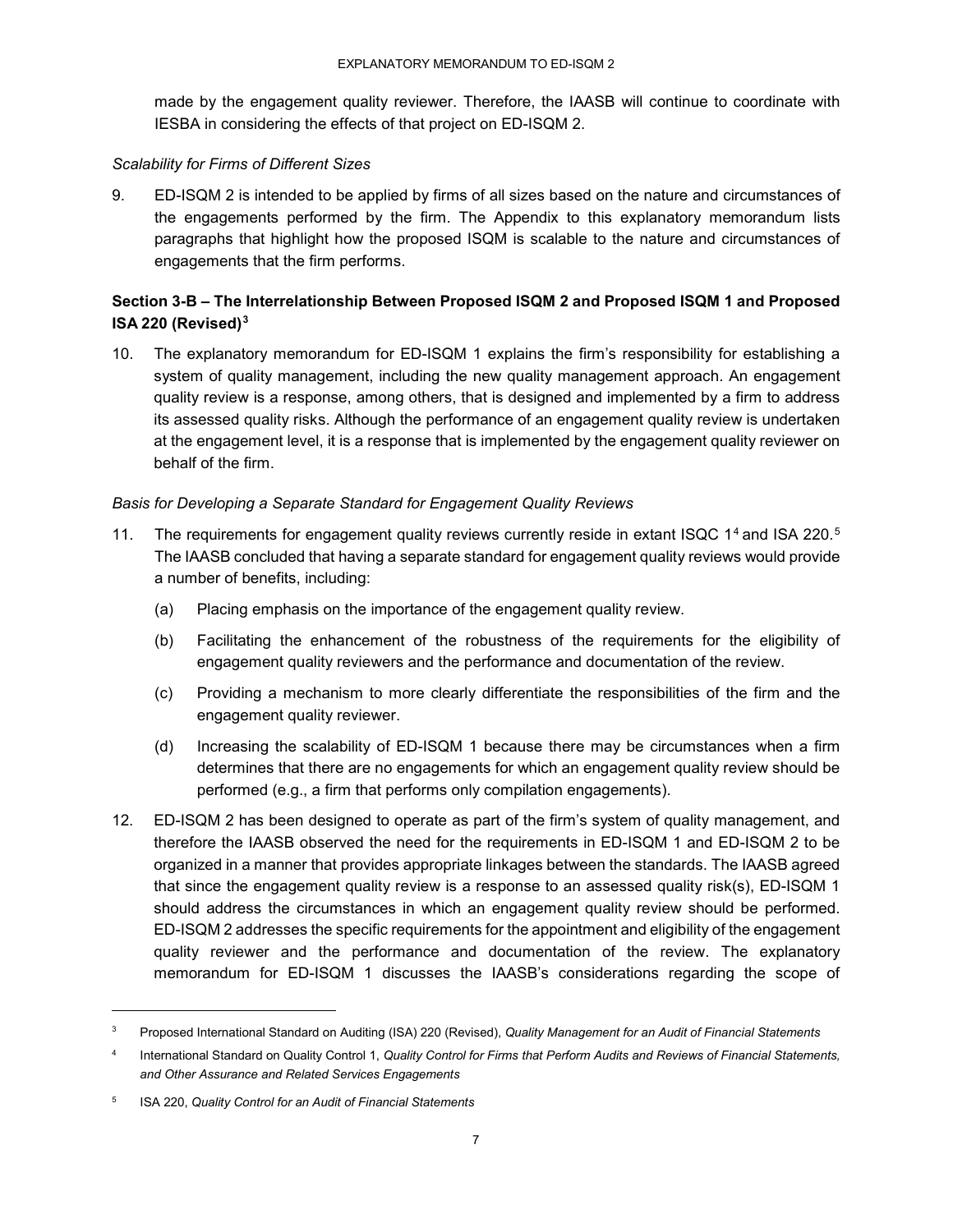engagements that are required to be subject to an engagement quality review in accordance with paragraph 37(e) of proposed ISQM 1.

13. Although there will no longer be requirements for the performance of engagement quality reviews in proposed ISA 220 (Revised), ED-220 contains requirements regarding the engagement partner's responsibilities relating to the engagement quality review, which largely focus on how the engagement partner and the engagement team interact with the engagement quality reviewer.

# **Section 3-C – Objective of the Standard**

- 14. ED-ISQM 2 is a unique standard because it addresses the responsibilities of multiple parties, i.e., the firm and the engagement quality reviewer. However, since the engagement quality reviewer is acting on behalf of the firm, the IAASB is of the view that the objective of the standard should be framed as the objective of the firm.
- 15. In its deliberations on the objective of ED-ISQM 2, the IAASB recognized that the objectives in the IAASB's International Standards are intended to be outcome-oriented (i.e., the desired outcome of applying the requirements in the standard, and not an "executive summary" of those requirements). Accordingly, the objective of ED-ISQM 2 reflects the intended outcome (i.e., the performance of an engagement quality review).

# **Section 3-D – Appointment and Eligibility of Engagement Quality Reviewers**

- 16. The IAASB recognized in the ITC concerns that had been expressed regarding the selection of the engagement quality reviewer, including the qualifications, experience and objectivity of the individual selected to perform the engagement quality review. Respondents to the ITC believed that the independence, integrity and objectivity of the engagement quality reviewer should be addressed. There was also a suggestion that the ability of the engagement quality reviewer to challenge the engagement team's judgments with confidence should be addressed, as well as the authority of the engagement quality reviewer. It was also highlighted that the engagement quality reviewer role should not be restricted to partners. Respondents also cautioned that the requirements should not be so onerous that the availability of suitable engagement quality reviewers is limited or non-existent, especially for small- and medium-sized practices (SMPs). The ITC also explored whether a coolingoff period should be required for an engagement quality reviewer who had previously been involved in the engagement.
- 17. In response to feedback from the ITC, the requirements in ED-ISQM 2 for the appointment and eligibility of the engagement quality reviewer (whether internal to the firm or external) are more robust than those in extant ISQC 1, as described in the subsections below. In addition, requirements and application material have been added to address:
	- The eligibility of the individual(s) within the firm responsible for the appointment of engagement quality reviewers.
	- The eligibility of individuals to assist the engagement quality reviewer in performing the engagement quality review.
	- The engagement quality reviewer taking responsibility for the performance of the engagement quality review, including that the work of individuals assisting in the review is appropriate.
	- Limitations on the eligibility of an individual to be appointed as engagement quality reviewer for an engagement for which the individual previously served as the engagement partner.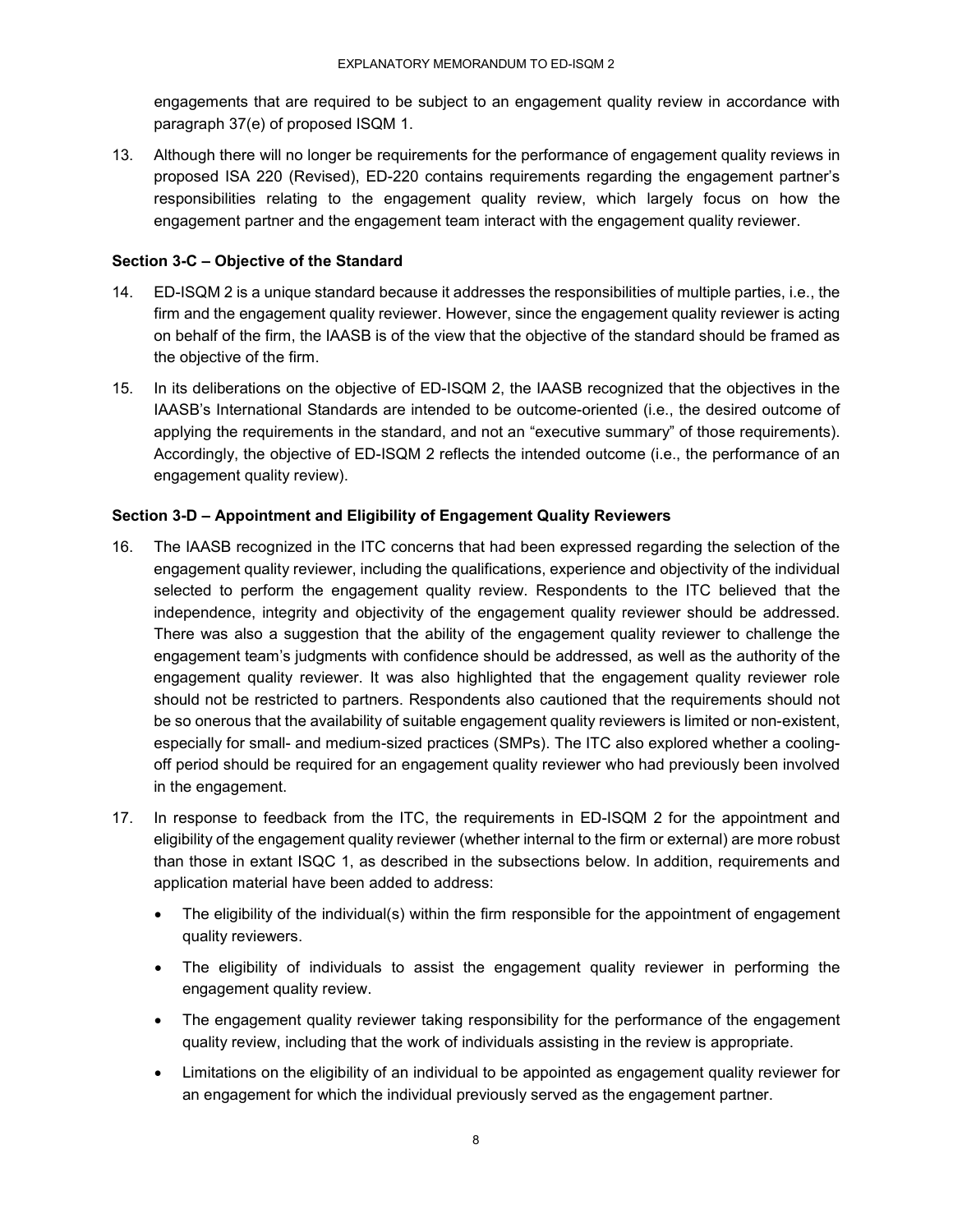### *Competence and Capabilities, Including Sufficient Time*

- 18. Extant ISQC 1 includes requirements regarding the criteria for eligibility of engagement quality reviewers that focus on technical qualifications, including necessary experience and authority, and maintaining the reviewer's objectivity. ED-ISQM 2 expands the eligibility requirements and describes competence and capabilities of the engagement quality reviewer in a manner similar to other roles described in ED-ISQM 1. The application material provides further explanation of considerations in determining whether an individual has the competence and capabilities needed to perform the engagement quality review for a particular engagement.
- 19. The IAASB highlighted in the ITC that the timing of the performance of the engagement quality review is important with respect to both when the engagement quality reviewer becomes involved in the engagement quality review and the time allocated to the engagement quality reviewer for the performance of the review. Respondents supported the importance of the reviewer being involved at the right time. The IAASB agreed and has included a new explicit requirement in paragraph 16(a) of ED-ISQM 2 that the firm's policies or procedures require that the engagement quality reviewer has sufficient time to perform the review.

# *Appropriate Authority*

- 20. Although extant ISQC 1 refers to having the necessary authority to perform the review, it does not provide further information about how such authority is attained.
- 21. The IAASB is of the view that authority may be established through different means, not only through having a particular title or position within the firm. ED-ISQM 2 highlights that the firm's culture, which is addressed in ED-ISQM 1, can enhance the authority of the engagement quality reviewer by creating a culture of respect for the role of the engagement quality reviewer, which also reduces the likelihood that the engagement quality reviewer is inappropriately influenced in a way that would compromise the reviewer's evaluation of significant judgments made by the engagement team. In addition, ED-ISQM 2 notes that the firm's policies or procedures addressing differences of opinion, which are required by ED-ISQM 1, may also enhance the authority of the engagement quality reviewer by providing a mechanism for the engagement quality reviewer to resolve issues when differences of opinion arise.

# *Relevant Ethical Requirements, Including Objectivity*

22. In order to improve the focus on the objectivity of the engagement quality reviewer and address the more specific threats that may arise, ED-ISQM 2 requires that the engagement quality reviewer comply with relevant ethical requirements, and specifically highlights in the application material the threats to objectivity that may arise in relation to the engagement or the engagement team.

Appointment as the Engagement Quality Reviewer After Serving as the Engagement Partner ("Cooling-off" Period)

23. In the ITC, the IAASB recognized concerns regarding the need to address circumstances when an individual is appointed as the engagement quality reviewer immediately after serving as the engagement partner. The IAASB noted that relevant ethical requirements, such as the IESBA *International Code of Ethics for Professional Accountants (including International Independence Standards)*, may not specifically address threats to objectivity that may arise in these circumstances. For example, a self-review or self-interest threat may arise, particularly in circumstances when judgments made by the individual in the previous engagement continue to have an effect on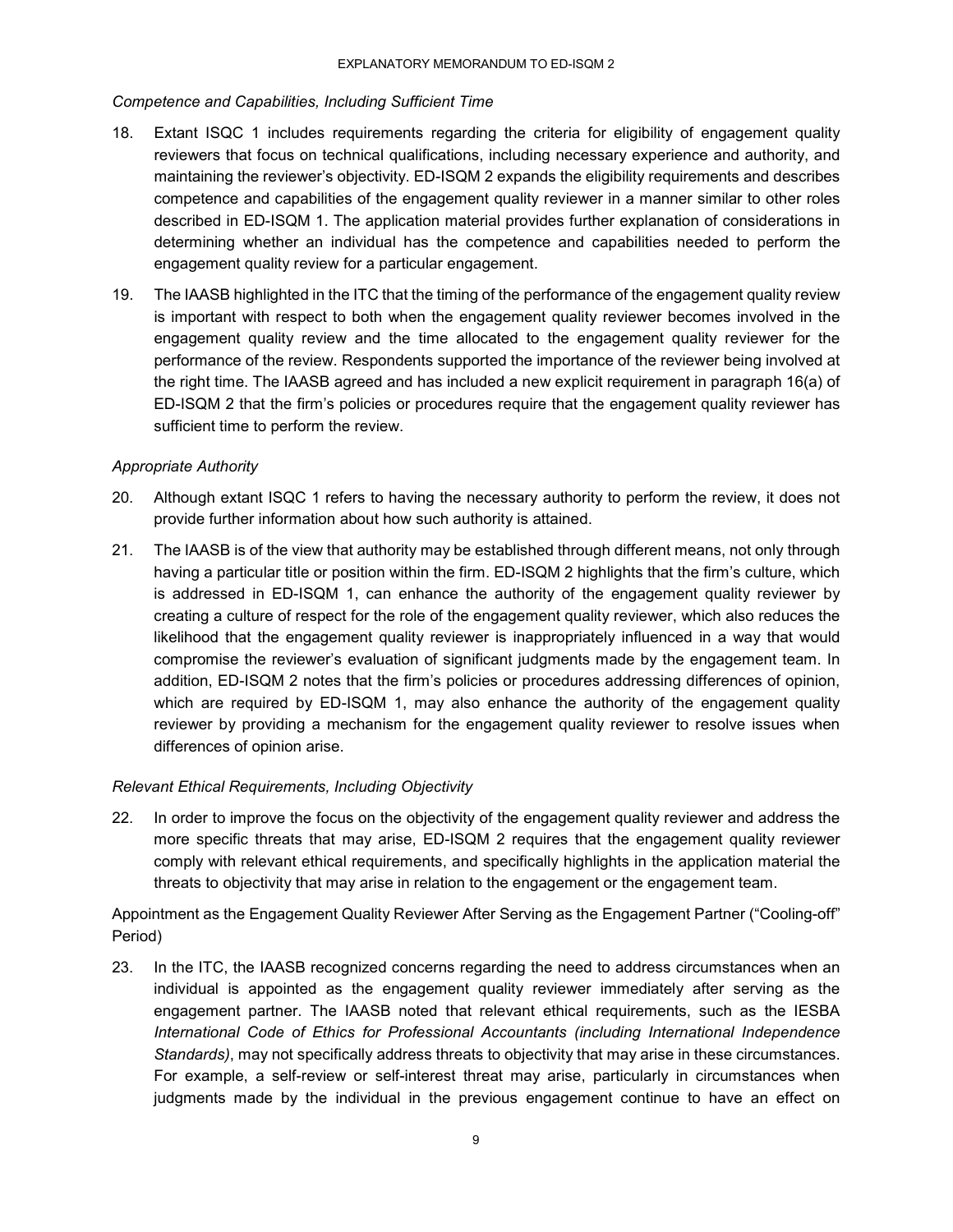subsequent periods, as is often the case in an audit of financial statements. Accordingly, the ITC suggested that this concern could be addressed through a mandatory cooling-off period.

- 24. Respondents to the ITC had mixed views regarding whether the IAASB should address the coolingoff period, including whether the IAASB should prescribe a cooling-off period or require firms to determine the period; whether it should be addressed by the IESBA; or whether there should be collaboration between the two Boards.
- 25. Given the varying views of respondents, and the need to ensure appropriate consideration of the IESBA Code, a joint working group was formed between the IAASB and IESBA to provide suggestions to the respective Boards about an appropriate way forward, recognizing each Board's mandate. Paragraphs 26-28 below further explain how the issue has been addressed in ED-ISQM 2. The IESBA is continuing to explore whether a specific provision or application material is also needed in the IESBA Code and respondents are asked to provide further input to assist the IESBA in determining its appropriate course of action.
- 26. The IAASB is of the view that when an individual is appointed as the engagement quality reviewer immediately after serving as the engagement partner, there are no safeguards or other actions that would eliminate the threats to the individual's objectivity or reduce them to an acceptable level. This view recognizes that the engagement quality reviewer is responsible for objectively evaluating the significant judgments made by the engagement team. In the case of an audit of financial statements, significant judgments made in prior periods often affect judgments made in subsequent periods, albeit that the facts and circumstances may change over time. The ability of the engagement quality reviewer to objectively evaluate the significant judgments is affected by previous involvement with those judgments.
- 27. Accordingly, ED-ISQM 2 includes a new requirement for the firm to establish policies or procedures that include limitations on the eligibility of an individual to be appointed as engagement quality reviewer for an engagement on which the individual previously served as the engagement partner. Furthermore, the application material in ED-ISQM 2 suggests such limitations may be accomplished by establishing a cooling-off period and notes that determining a suitable cooling-off period depends upon the facts and circumstances of the engagement, and applicable provisions of law or regulation and relevant ethical requirements. The application material further notes that, for an audit of a listed entity, it is unlikely that an engagement partner would be able to serve as the engagement quality reviewer until two subsequent audits have been conducted. The IAASB believes this application material recognizes that audits of listed entities generally involve more complex judgments by engagement teams and that a cooling-off period would be in the public interest. The IAASB considered, but rejected, the view that including such guidance would result in a de facto cooling-off requirement. Rather, the IAASB was of the view that including a guideline will help to support consistent application in practice.
- 28. The IAASB recognizes that circumstances may differ for engagements other than audits of listed entities and therefore the firm may determine that no cooling-off period is necessary for certain types of engagements, or the firm's policies or procedures may specify a different cooling-off period. The IAASB is of the view that ED-ISQM 2 provides appropriate flexibility because it places the onus on the firm to establish policies or procedures that are appropriate to address the issue.

#### Discussions with the Engagement Team

29. The IAASB recognizes the importance of encouraging discussions between the engagement partner and the engagement quality reviewer to support an effective and timely review, but also recognizes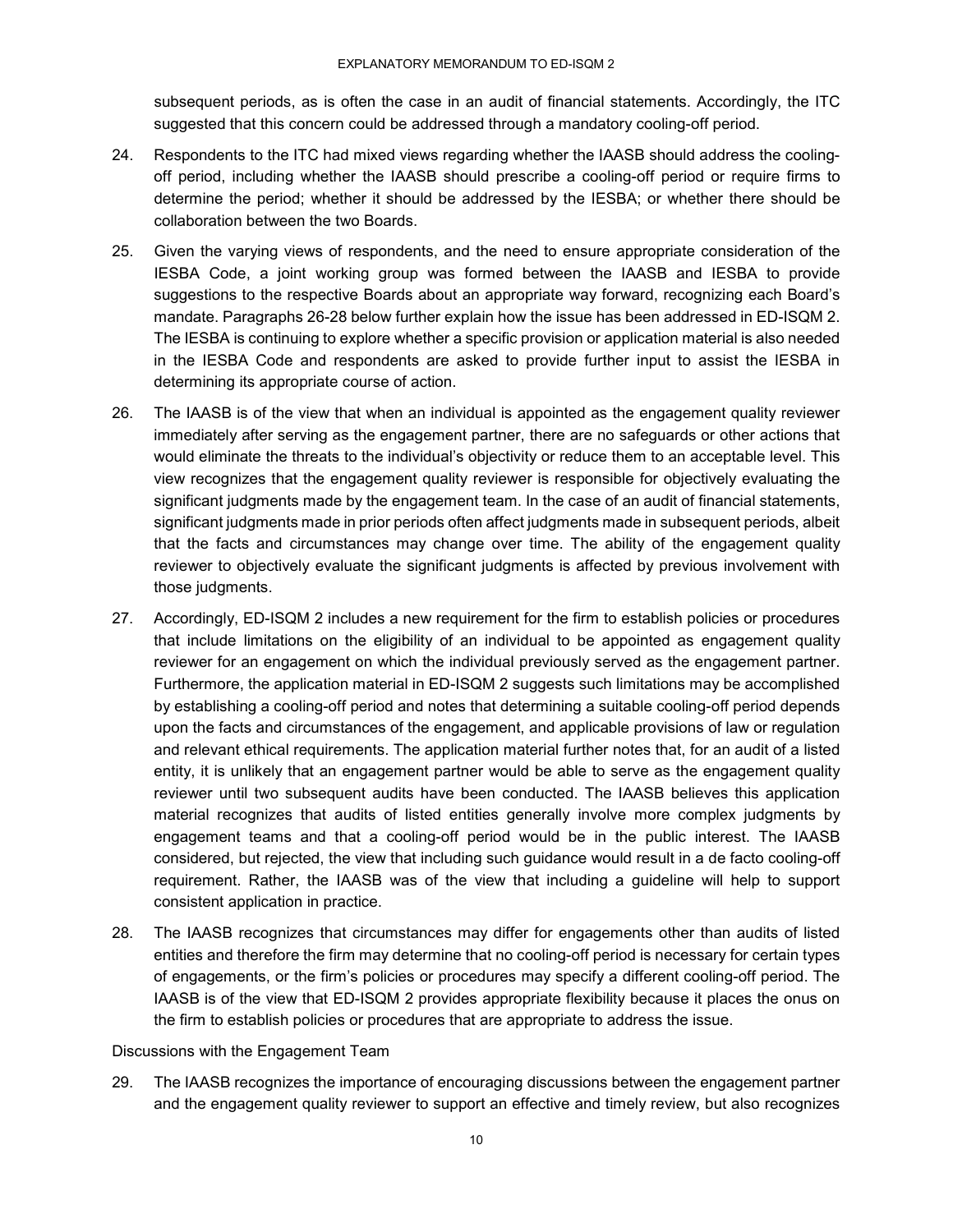that a potential threat to the engagement quality reviewer's objectivity could arise in some circumstances, for example, when the nature, timing or extent of the discussions create a perception that the engagement quality reviewer is making, or perceived to be making, decisions on behalf of the engagement team. Accordingly, ED-ISQM 2 requires the firm's policies or procedures to address, and sets forth appropriate actions to take in, these circumstances.

#### *Use of External Resources to Perform the Engagement Quality Review*

30. The IAASB noted in the ITC that SMPs may need to use third-party resources as engagement quality reviewers. Respondents to the ITC cautioned that the requirements should not be so onerous that the availability of suitable engagement quality reviewers is limited or non-existent, especially for SMPs. Accordingly, the application material supporting the appointment and eligibility requirements in paragraph 16 of ED-ISQM 2 clarifies that the same eligibility requirements apply to any individual to be appointed as engagement quality reviewer, whether within the firm or external (as may be the case when there is not a partner or other individual within the firm who is eligible to perform the engagement quality review).

# **Section 3-E – Performance and Documentation of the Engagement Quality Review**

- 31. In the ITC, the IAASB identified issues regarding the nature, timing and extent of the procedures in performing an engagement quality review, including at what point in the engagement the engagement quality review is performed and the depth and focus of the review. Respondents to the ITC supported enhancing the requirements and application material addressing the nature, timing and extent of the procedures in performing an engagement quality review.
- 32. The IAASB agreed it was necessary to clarify and improve the requirements addressing the performance of the engagement quality reviews to enhance their robustness. The IAASB acknowledges the concerns raised by some respondents regarding the appropriate balance of responsibilities between the engagement quality reviewer and the engagement partner, i.e., that the responsibilities of the engagement quality reviewer should not outweigh those of the engagement partner. Recognizing the proposals in ED-220 that have enhanced the responsibilities of the engagement partner, the IAASB is seeking respondents' views on whether the requirements imposed on the engagement quality reviewer in ED-ISQM 2 are appropriate in light of the responsibilities of the engagement partner.

#### *Timing of the Engagement Quality Review*

33. The IAASB is of the view that an effective engagement quality review is achieved when the engagement quality reviewer is involved at appropriate points in the engagement, consistent with when significant judgments are being made by the engagement team, because doing so facilitates the resolution of issues in a timely manner. Accordingly, ED-ISQM 2 includes a new requirement addressing the engagement quality reviewer's responsibility to perform the procedures at appropriate points in time during the engagement.

#### *Significant Judgments and Significant Matters*

34. In the ITC, the IAASB recognized concerns regarding the extent to which the engagement quality reviewer evaluates the assessment of, and response to, areas of significant risk or significant judgment made by the engagement partner and the engagement team. The IAASB affirmed its view in extant ISQC 1 that the engagement quality review provides an objective evaluation of the significant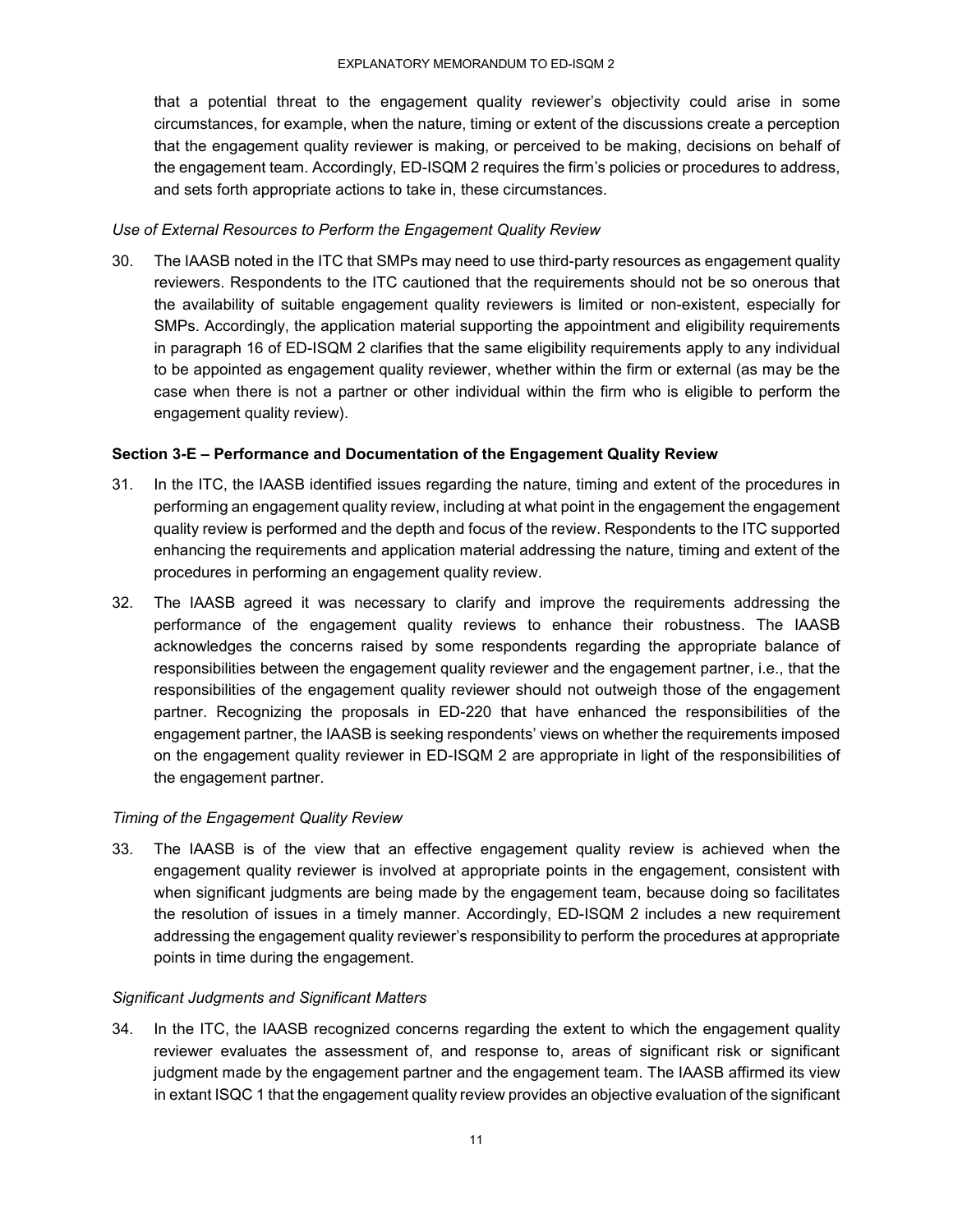judgments made by the engagement team, which in the case of audits of financial statements, include significant risks.

- 35. The IAASB noted that extant ISQC 1 requires the engagement quality reviewer to discuss significant matters with the engagement partner, and there sometimes is confusion between the population of matters that would be considered "significant matters" versus those that are "significant judgments." The IAASB further noted that significant judgments could include those that are not related to significant matters. The IAASB agreed that significant judgments are identified through reading and understanding the information obtained from the engagement team and the firm about the engagement, and discussing the significant matters with the engagement partner, and if applicable, other members of the engagement team.
- 36. The IAASB observed that the concept of "significant matters" is addressed in ISA 230.<sup>6</sup> The concept of "significant judgments," which is integral to the definition of an engagement quality review, is addressed in proposed ISA 220 (Revised). The IAASB concluded that the engagement quality reviewer's review of the engagement team's significant judgments in ED-ISQM 2 needed to be consistent with the approach taken in relation to the engagement partner's review of audit documentation in ED-220. As a result, ED-ISQM 2 includes application material to draw attention to these standards. The concepts of significant judgments and significant matters are not explicitly addressed in the standards for other types of engagements; however, the engagement quality reviewer would take into account the nature and circumstances of the engagement in identifying significant matters and significant judgments made by the engagement team. In doing so, the descriptions of those terms in ED-220 and ISA 230 may serve as useful guidance.

# *Documentation*

- 37. In the ITC, the IAASB recognized concerns regarding the robustness of the documentation of the engagement quality review, including the issues raised as part of the review and the disposition of those issues.
- 38. ED-ISQM 2 includes a specific requirement for the engagement quality reviewer to take responsibility for documentation of the engagement quality review, and also adds a requirement that the documentation be filed with the engagement documentation. The IAASB also added an overarching requirement in ED-ISQM 2 for the documentation to be sufficient to enable an experienced practitioner, having no previous connection to the engagement, to understand the nature, timing and extent of the engagement quality review procedures performed.

 <sup>6</sup> ISA 230, *Audit Documentation*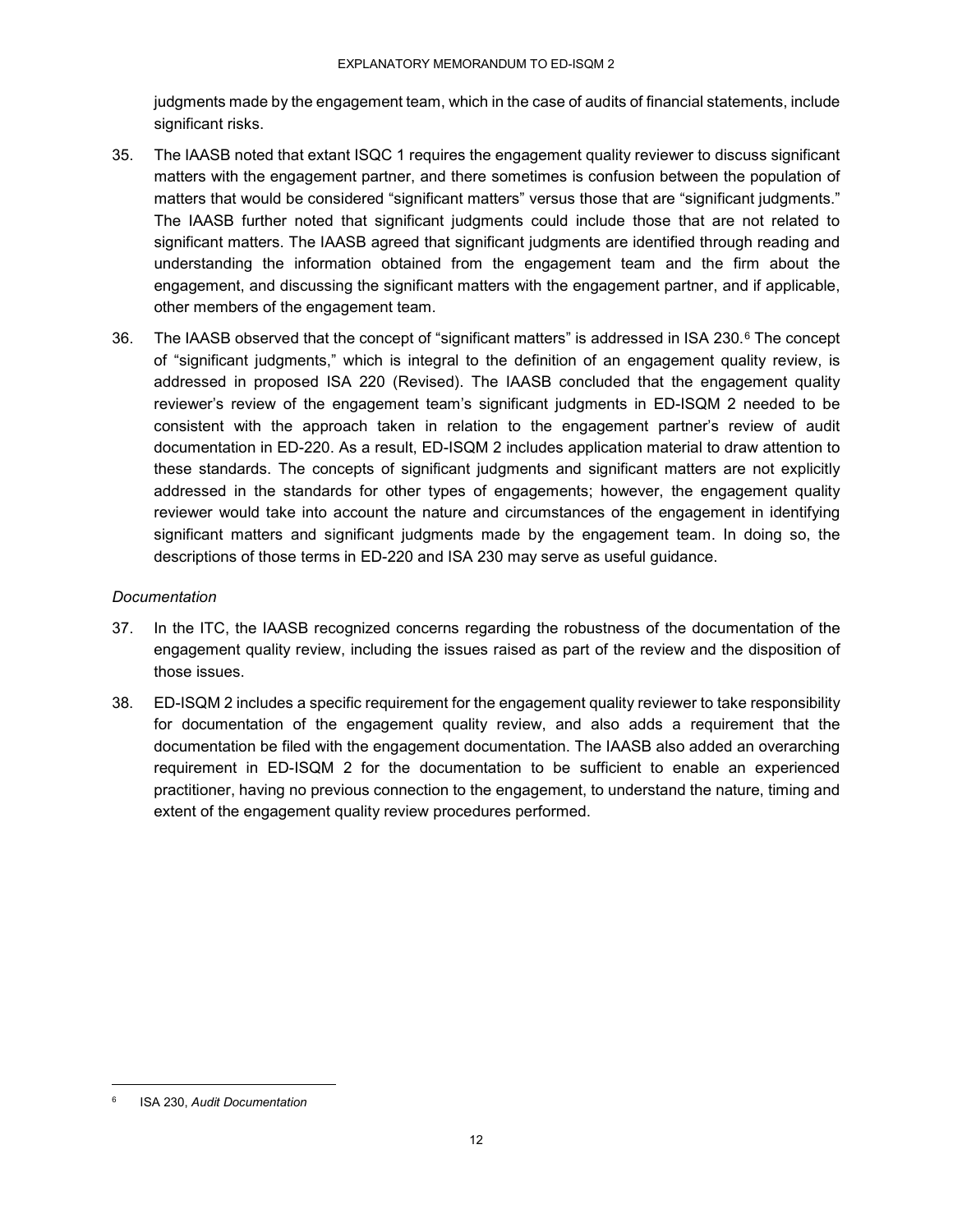# **Section 4 Request for Comments**

Respondents are asked to comment on the clarity, understandability and practicality of application of the requirements and related application material in ED-ISQM 2. Comments are most helpful if they are identified with specific aspects of ED-ISQM 2 and include the reasons for any concern about clarity, understandability and practicality of application, along with suggestions for improvement.

- 1) Do you support a separate standard for engagement quality reviews? In particular, do you agree that ED-ISQM 1 should deal with the engagements for which an engagement quality review is to be performed, and ED-ISQM 2 should deal with the remaining aspects of engagement quality reviews?
- 2) Are the linkages between the requirements for engagement quality reviews in ED-ISQM 1 and ED-ISQM 2 clear?
- 3) Do you support the change from "engagement quality control review/reviewer" to "engagement quality review/reviewer?" Will there be any adverse consequences of changing the terminology in respondents' jurisdictions?
- 4) Do you support the requirements for eligibility to be appointed as an engagement quality reviewer or an assistant to the engagement quality reviewer as described in paragraphs 16 and 17, respectively, of ED-ISQM 2?
	- (a) What are your views on the need for the guidance in proposed ISQM 2 regarding a "coolingoff" period for that individual before being able to act as the engagement quality reviewer?
	- (b) If you support such guidance, do you agree that it should be located in proposed ISQM 2 as opposed to the IESBA Code?
- 5) Do you agree with the requirements relating to the nature, timing and extent of the engagement quality reviewer's procedures? Are the responsibilities of the engagement quality reviewer appropriate given the revised responsibilities of the engagement partner in proposed ISA 220 (Revised)?
- 6) Do you agree that the engagement quality reviewer's evaluation of the engagement team's significant judgments includes evaluating the engagement team's exercise of professional skepticism? Do you believe that ED-ISQM 2 should further address the exercise of professional skepticism by the engagement quality reviewer? If so, what suggestions do you have in that regard?
- 7) Do you agree with the enhanced documentation requirements?
- 8) Are the requirements for engagement quality reviews in ED-ISQM 2 scalable for firms of varying size and complexity? If not, what else can be done to improve scalability?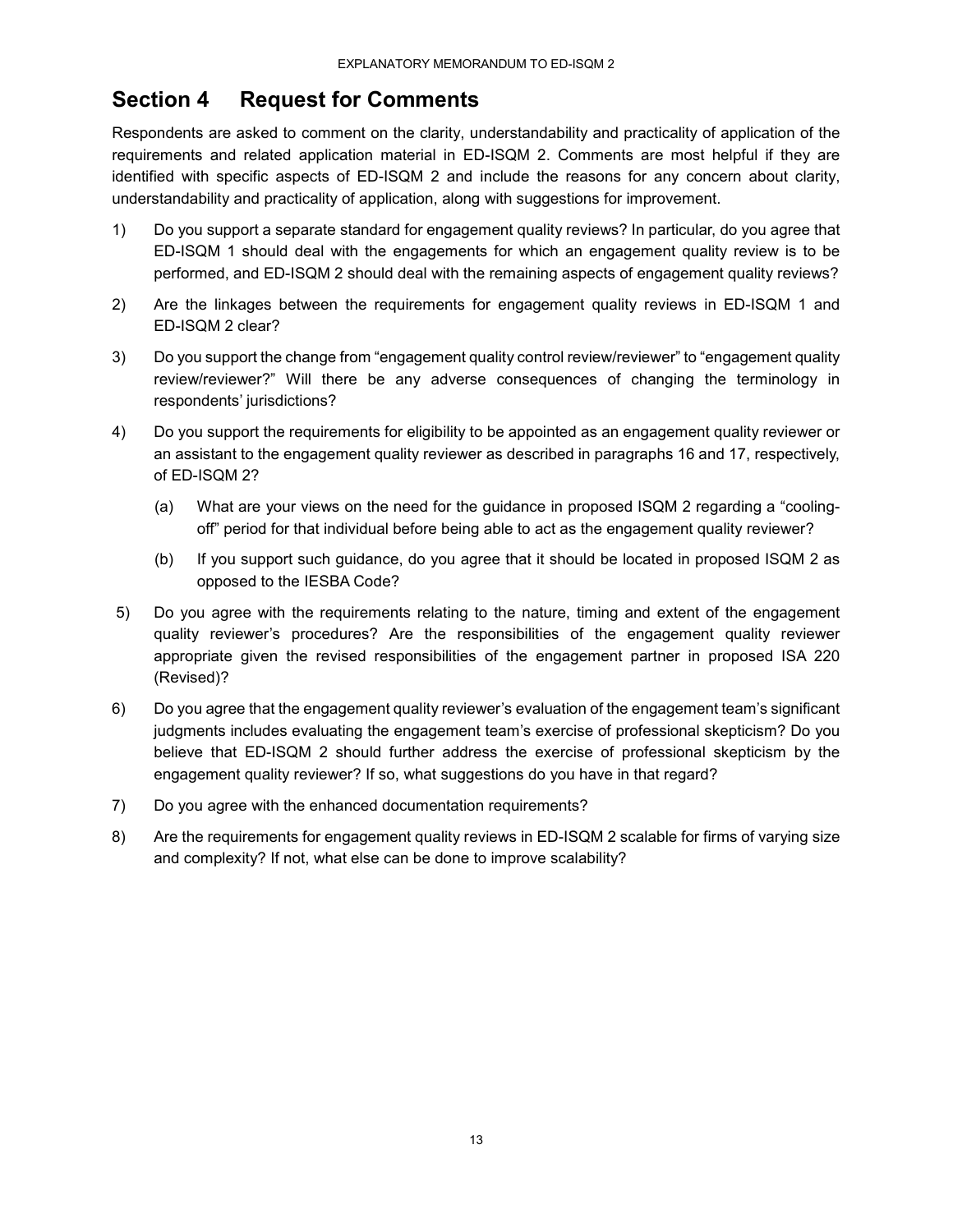# **Scalability for Firms of Different Sizes and for Engagements Where Nature and Circumstances Differ**

*Note:* This Appendix includes the relevant references to the material located within proposed ISQM 1 and ISQM 2 that incorporates scalability for firms of different sizes and for engagements where the nature and circumstances differ.

| How Proposed ISQM 1 and ISQM 2 Address<br><b>Scalability for Engagement Quality Reviews</b>                                                                                                                                                                                                                                                                                                                                                                                                                                                                                                            | <b>Reference</b>                                                                                                                                                                 |  |
|--------------------------------------------------------------------------------------------------------------------------------------------------------------------------------------------------------------------------------------------------------------------------------------------------------------------------------------------------------------------------------------------------------------------------------------------------------------------------------------------------------------------------------------------------------------------------------------------------------|----------------------------------------------------------------------------------------------------------------------------------------------------------------------------------|--|
| Engagement quality reviews are not required<br>for all of a firm's engagements, but only for<br>specified engagements in accordance with<br>ED-ISQM 1.<br>ED-ISQM 1 sets forth the engagements for<br>which engagement quality reviews are                                                                                                                                                                                                                                                                                                                                                             | Proposed ISQM 1<br>$\bullet$<br>Engagement Performance - Paragraph<br>$37(e)$ .<br>Proposed ISQM 2<br>Scope of this ISQM - Paragraph 2.                                          |  |
| required. Those requirements apply if the<br>firm's portfolio includes audits of financial<br>statements of listed entities or audits or other<br>engagements for which an engagement<br>quality review is required<br>by law or<br>regulation. In addition, engagement quality<br>reviews are required for engagements for<br>entities the firm determines are of significant<br>public interest, and engagements for which<br>engagement quality review<br>an<br>is<br>an<br>appropriate response to assessed quality<br>based on the reasons for the<br>risks,<br>assessments given to those risks. |                                                                                                                                                                                  |  |
| Engagement quality reviews are not an<br>evaluation of whether the entire engagement<br>complies with professional standards and<br>applicable legal and regulatory requirements,<br>or with the firm's policies or procedures.                                                                                                                                                                                                                                                                                                                                                                        | The Firm's System of Quality Management<br>$\bullet$<br>and Role of Engagement Quality Reviews -<br>Paragraph 6.                                                                 |  |
| Certain requirements may not be relevant<br>depending on the nature and circumstances<br>of the engagement.                                                                                                                                                                                                                                                                                                                                                                                                                                                                                            | Applying, and Complying with, Relevant<br>$\bullet$<br>Requirements - Paragraph 13.<br>Performance of the Engagement Quality<br>$\bullet$<br>Review - Paragraphs 22 and A25-A28. |  |
| Explicit acknowledgment of circumstances of<br>smaller<br>firms<br>different<br><b>or</b><br>types<br>οf<br>engagements, including:                                                                                                                                                                                                                                                                                                                                                                                                                                                                    | Appointment and Eligibility of Engagement Quality<br><b>Reviewers</b>                                                                                                            |  |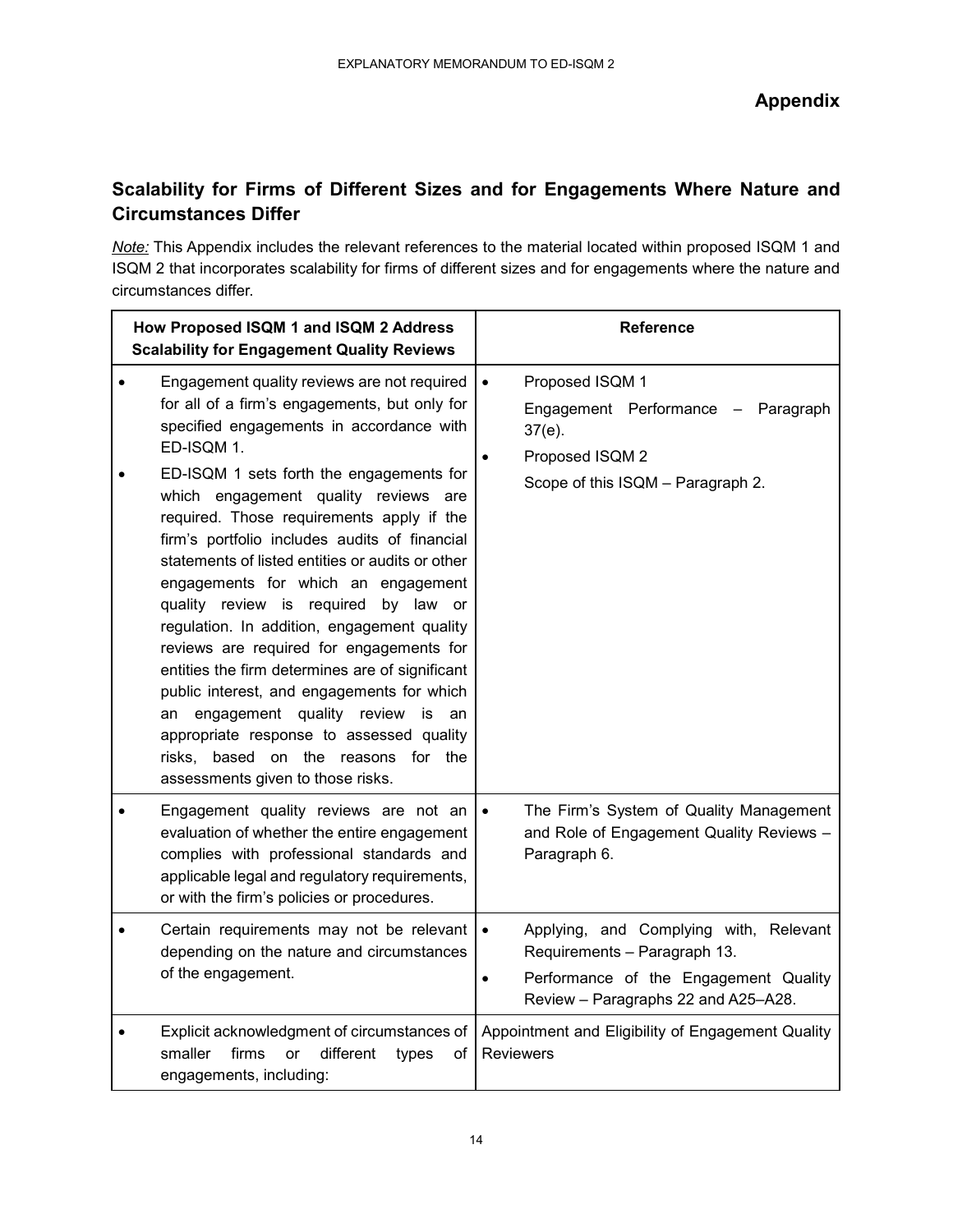| How Proposed ISQM 1 and ISQM 2 Address<br><b>Scalability for Engagement Quality Reviews</b> |                                                                                                                                                                                                                                                                                                                                                                                                                                                                                                                                                                                                                                                                                             | <b>Reference</b>                                                                                                                                                                                                                                                                                                                                                                                                                                 |  |
|---------------------------------------------------------------------------------------------|---------------------------------------------------------------------------------------------------------------------------------------------------------------------------------------------------------------------------------------------------------------------------------------------------------------------------------------------------------------------------------------------------------------------------------------------------------------------------------------------------------------------------------------------------------------------------------------------------------------------------------------------------------------------------------------------|--------------------------------------------------------------------------------------------------------------------------------------------------------------------------------------------------------------------------------------------------------------------------------------------------------------------------------------------------------------------------------------------------------------------------------------------------|--|
|                                                                                             | Obtaining the services of external<br>$\circ$<br>individuals to perform the engagement<br>quality review;<br>Firm<br>policies<br>procedures<br>or<br>to<br>$\circ$<br>determine limitations on an individual<br>appointed<br>being<br>as<br>engagement<br>quality reviewer immediately after<br>serving as the engagement partner,<br>for example, specifying a suitable<br>cooling-off period;<br>Consideration of the reasons for the<br>$\circ$<br>assessments given to the quality risks<br>determining<br>competence<br>and<br>in<br>capabilities<br>required<br>for<br>an<br>engagement; and<br>Impact of firm culture on authority of<br>$\circ$<br>the engagement quality reviewer. | Assignment<br>of<br>Responsibility<br>for<br>the<br>$\bullet$<br>Quality<br>Appointment<br>of<br>Engagement<br>Reviewers - Paragraphs A2-A3.<br>Eligibility<br>οf<br>the<br>Engagement<br>Quality<br>$\bullet$<br>Including<br>Limitations<br>Reviewer,<br>the<br>on<br>Eligibility to be Appointed as the Engagement<br>Quality Reviewer - Paragraphs A4-A5.<br>Eligibility Criteria for the Engagement Quality<br>Reviewer - Paragraphs A7-A8. |  |
|                                                                                             | Relevant ethical requirements depend on the<br>nature and circumstances of engagements<br>subject to an engagement quality review.                                                                                                                                                                                                                                                                                                                                                                                                                                                                                                                                                          | Relevant<br>Ethical<br>Requirements<br>$\bullet$<br>Paragraphs A13-A14.                                                                                                                                                                                                                                                                                                                                                                          |  |
|                                                                                             | Recognition that it may not be practicable for<br>an individual other than a member of the<br>the<br>engagement<br>appoint<br>team<br>to<br>engagement quality reviewer in certain<br>circumstances.                                                                                                                                                                                                                                                                                                                                                                                                                                                                                        | Responsibility<br>Assignment<br>of<br>the<br>for<br>$\bullet$<br>of<br>Appointment<br>Engagement<br>Quality<br>Reviewers - Paragraph A3.                                                                                                                                                                                                                                                                                                         |  |
|                                                                                             | of<br>assistants<br>performing<br>the<br>Use<br>in<br>engagement quality review is permitted.                                                                                                                                                                                                                                                                                                                                                                                                                                                                                                                                                                                               | Circumstances<br>when<br>the<br>Engagement<br>Quality Reviewer is Assisted by Other<br>Individuals - Paragraphs 17 and A18.                                                                                                                                                                                                                                                                                                                      |  |
|                                                                                             | The nature, timing and extent of engagement<br>quality<br>review<br>procedures<br>may<br>vary<br>firm's<br>depending<br>the<br>policies<br>on<br>or<br>procedures or the nature and circumstances<br>of the engagement.                                                                                                                                                                                                                                                                                                                                                                                                                                                                     | Performance of the Engagement Quality<br>$\bullet$<br>Review - Paragraph 21.<br>Procedures Performed by the Engagement<br>Quality Reviewer - Paragraphs A25-A27.<br>Significant<br><b>Matters</b><br>and<br>Significant<br>Judgments - Paragraphs A29-A31.                                                                                                                                                                                       |  |
|                                                                                             | The form, content and extent of the<br>documentation of the engagement quality<br>review may vary.<br>The engagement quality review may be<br>documented in a number of ways.                                                                                                                                                                                                                                                                                                                                                                                                                                                                                                               | Documentation - Paragraphs A37 and A38.<br>$\bullet$                                                                                                                                                                                                                                                                                                                                                                                             |  |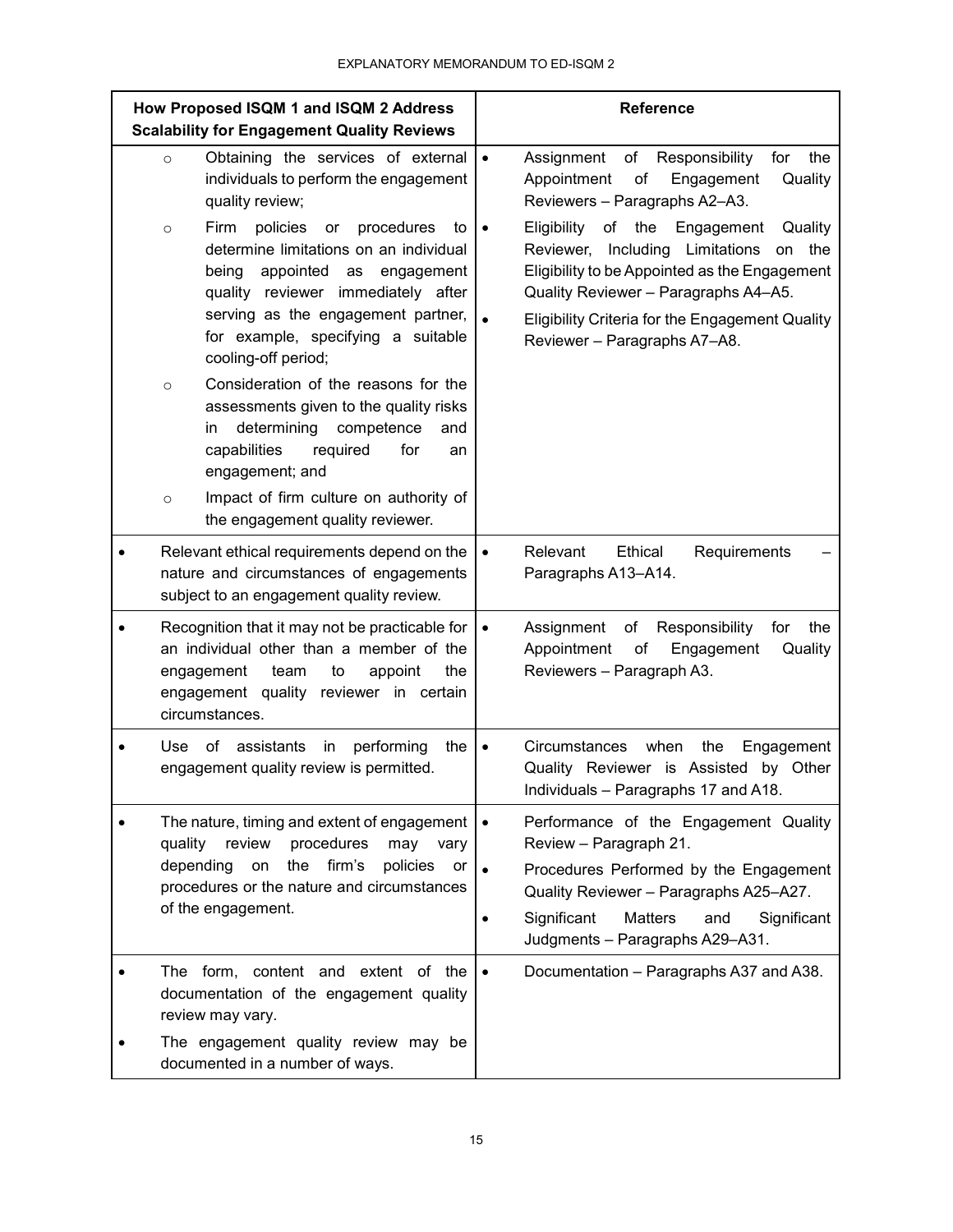# **PROPOSED INTERNATIONAL STANDARD ON QUALITY MANAGEMENT 2 – ENGAGEMENT QUALITY REVIEWS**

(Effective as of TBD)

# **CONTENTS**

|                                                                                | Paragraph  |  |  |
|--------------------------------------------------------------------------------|------------|--|--|
| <b>Introduction</b>                                                            |            |  |  |
|                                                                                | 17         |  |  |
| The Firm's System of Quality Management and Role of Engagement Quality Reviews | $3 - 7$    |  |  |
|                                                                                | 8          |  |  |
|                                                                                | 9          |  |  |
|                                                                                | 10         |  |  |
|                                                                                | 11         |  |  |
| <b>Requirements</b>                                                            |            |  |  |
|                                                                                | $12 - 14$  |  |  |
|                                                                                | $15 - 20$  |  |  |
|                                                                                | $21 - 24$  |  |  |
|                                                                                | $25 - 27$  |  |  |
| <b>Application and Other Explanatory Material</b>                              |            |  |  |
|                                                                                | $A1 - A21$ |  |  |
|                                                                                | A22-A35    |  |  |
|                                                                                | A36-A39    |  |  |

Proposed International Standard on Quality Management (ISQM) 2, *Engagement Quality Reviews*, should be read in conjunction with the *Preface to the International Quality Management, Auditing, Review, Other Assurance, and Related Services Pronouncements*.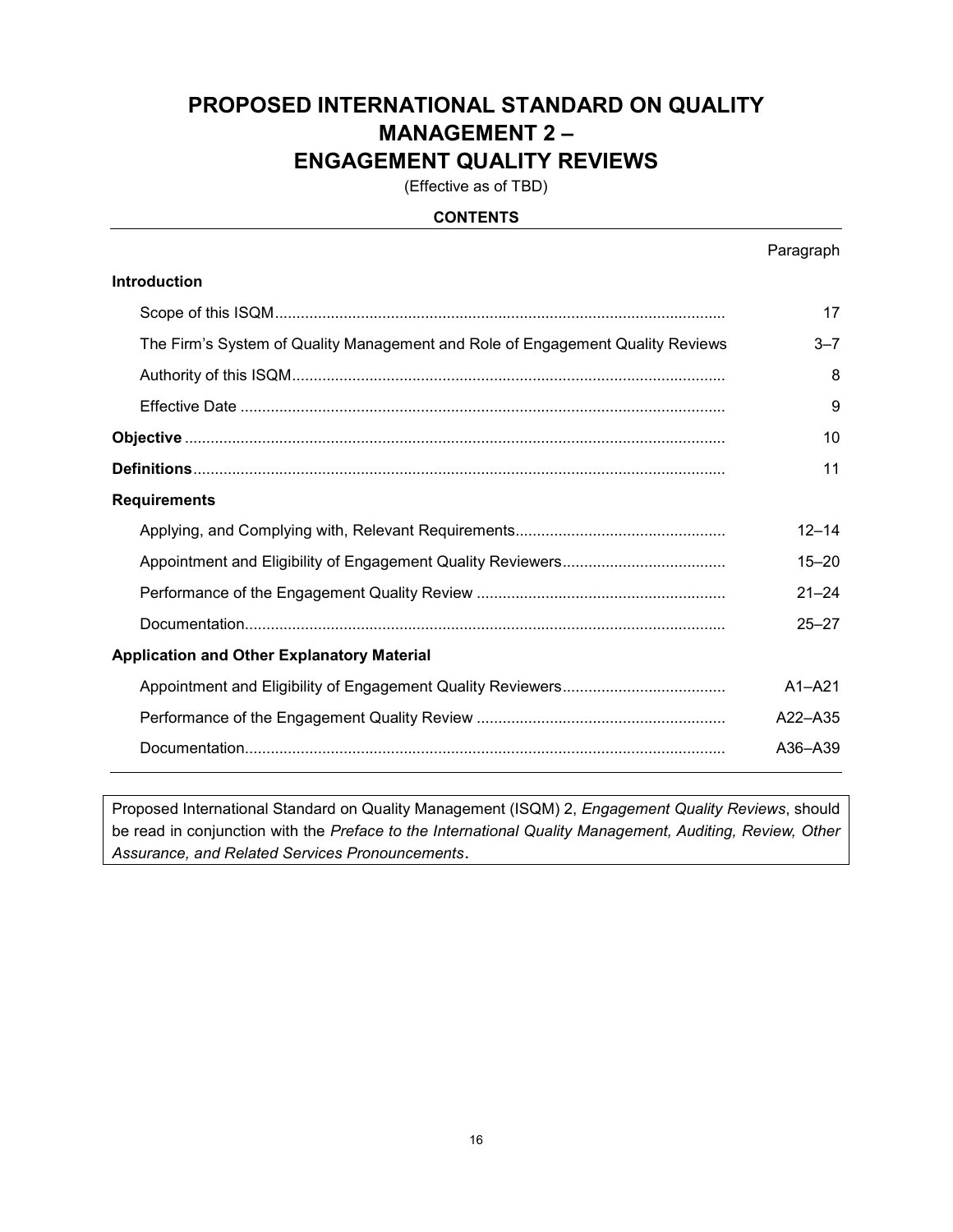# **Introduction**

# **Scope of this ISQM**

- 1. This International Standard on Quality Management (ISQM) deals with:
	- The appointment and eligibility of the engagement quality reviewer; and
	- The engagement quality reviewer's responsibilities relating to performing and documenting an engagement quality review.
- 2. This ISQM applies to all engagements for which an engagement quality review is required to be performed in accordance with proposed ISQM 1.7 This ISQM is premised on the basis that the firm is subject to proposed ISQM 1 or to national requirements that are at least as demanding.

# **The Firm's System of Quality Management and Role of Engagement Quality Reviews**

- 3. Proposed ISQM 1 establishes the firm's responsibilities for its system of quality management and requires the firm to design and implement responses to assessed quality risks related to engagement performance. Such responses include establishing policies or procedures addressing engagement quality reviews in accordance with this ISQM.
- 4. The objective of the firm is to design, implement and operate a system of quality management for audits or reviews of financial statements, or other assurance or related services engagements performed by the firm, that provides the firm with reasonable assurance that:
	- (a) The firm and its personnel fulfill their responsibilities in accordance with professional standards and applicable legal and regulatory requirements and conduct engagements in accordance with such standards and requirements; and
	- (b) Engagement reports issued by the firm or engagement partners are appropriate in the circumstances.8
- 5. The public interest is served by the consistent performance of quality engagements. Quality engagements are achieved through planning and performing engagements and reporting on them in accordance with professional standards and applicable legal and regulatory requirements. Achieving the objectives of those standards and complying with the requirements of applicable law or regulation involves exercising professional judgment and, when applicable to the nature and circumstances of the engagement, exercising professional skepticism.
- 6. An engagement quality review is an objective evaluation of the significant judgments made by the engagement team, and the conclusions reached thereon. The engagement quality reviewer's evaluation of significant judgments is performed in the context of professional standards and applicable legal and regulatory requirements. However, an engagement quality review is not intended to be an evaluation of whether the entire engagement complies with professional standards and applicable legal and regulatory requirements, or with the firm's policies or procedures.
- 7. The engagement quality reviewer is not a member of the engagement team. The performance of an engagement quality review does not reduce the responsibilities of the engagement partner for

 <sup>7</sup> Proposed ISQM 1, *Quality Management for Firms that Perform Audits or Reviews of Financial Statements, or Other Assurance or Related Services Engagements*, paragraph 37(e)

Proposed ISQM 1, paragraph 21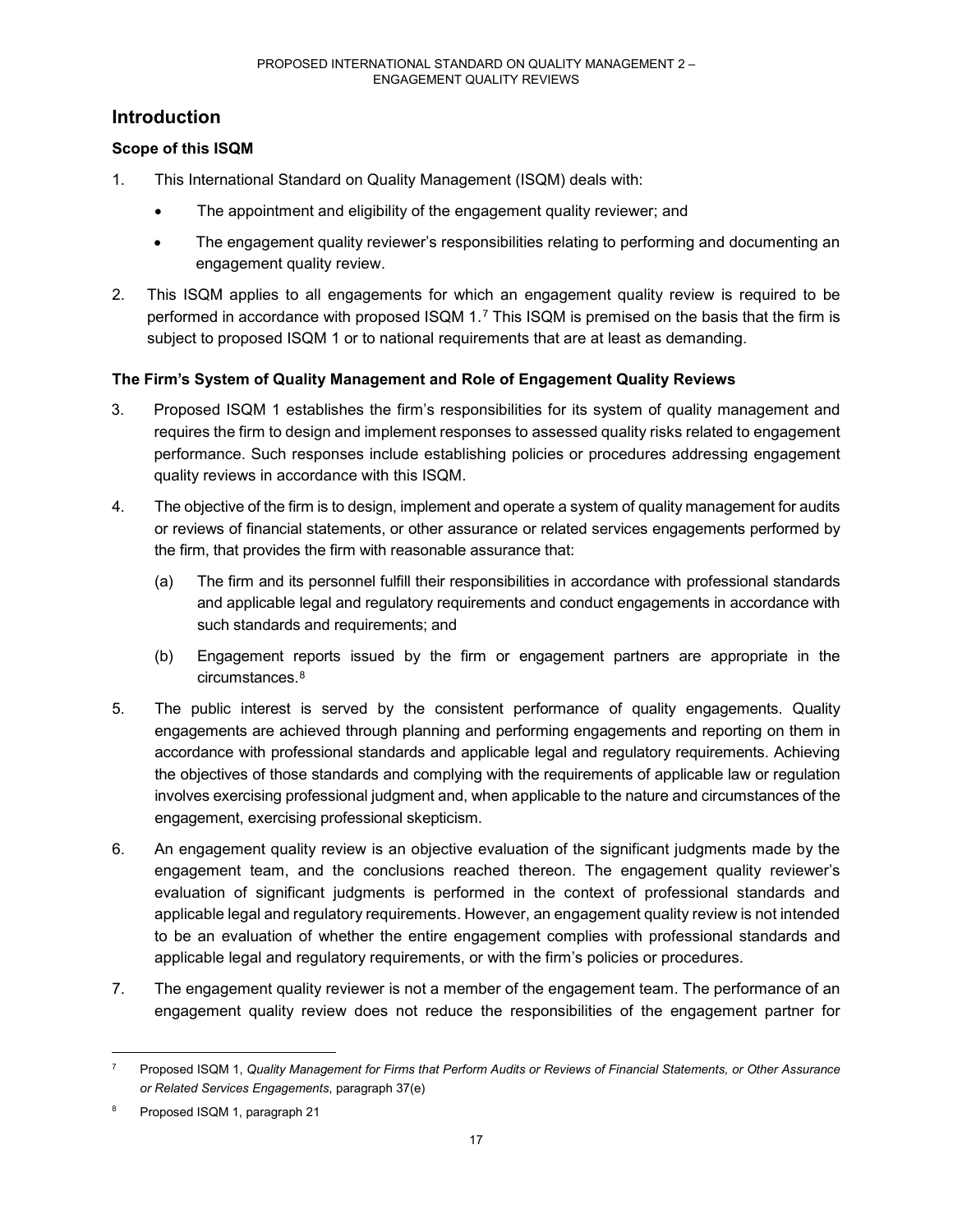managing and achieving quality on the engagement, nor does it change the nature, timing and extent of procedures that need to be performed by the engagement team. The engagement quality reviewer is not required to obtain evidence to support the opinion or conclusion on the engagement, but the engagement team may obtain further evidence through its responses to matters raised in the engagement quality review.

# **Authority of this ISQM**

8. This ISQM contains the objective for the firm in following this ISQM, and requirements designed to enable the firm and the engagement quality reviewer to meet that stated objective. In addition, it contains related guidance in the form of application and other explanatory material and introductory material that provides context relevant to a proper understanding of this ISQM, and definitions. Proposed ISQM 1 explains the terms objective, requirements, application material and other explanatory material, introductory material, and definitions.

# **Effective Date**

- 9. This ISQM is effective for:
	- (a) Audits and reviews of financial statements for periods beginning on or after TBD; and
	- (b) Other engagements beginning on or after TBD.

# **Objective**

10. The objective of the firm is to perform an engagement quality review for the engagement.

# **Definitions**

- 11. In this ISQM, the following terms have the meanings attributed below:
	- (a) Engagement quality review An objective evaluation of the significant judgments made by the engagement team and the conclusions reached thereon, performed by the engagement quality reviewer and completed on or before the date of the engagement report.
	- (b) Engagement quality reviewer A partner, other individual in the firm, or an external individual appointed by the firm to perform the engagement quality review.
	- (c) Relevant ethical requirements Principles of professional ethics and ethical requirements that are applicable to a professional accountant when undertaking an engagement quality review. Relevant ethical requirements ordinarily comprise the provisions of the International Ethics Standards Board for Accountants' *International Code of Ethics for Professional Accountants (including International Independence Standards)* (IESBA Code) related to audits or reviews of financial statements, or other assurance or related services engagements, together with national requirements that are more restrictive.

# **Requirements**

# **Applying, and Complying with, Relevant Requirements**

12. The firm and the engagement quality reviewer shall have an understanding of this ISQM, including the application and other explanatory material, to understand the objective of this ISQM and to properly apply the requirements relevant to them.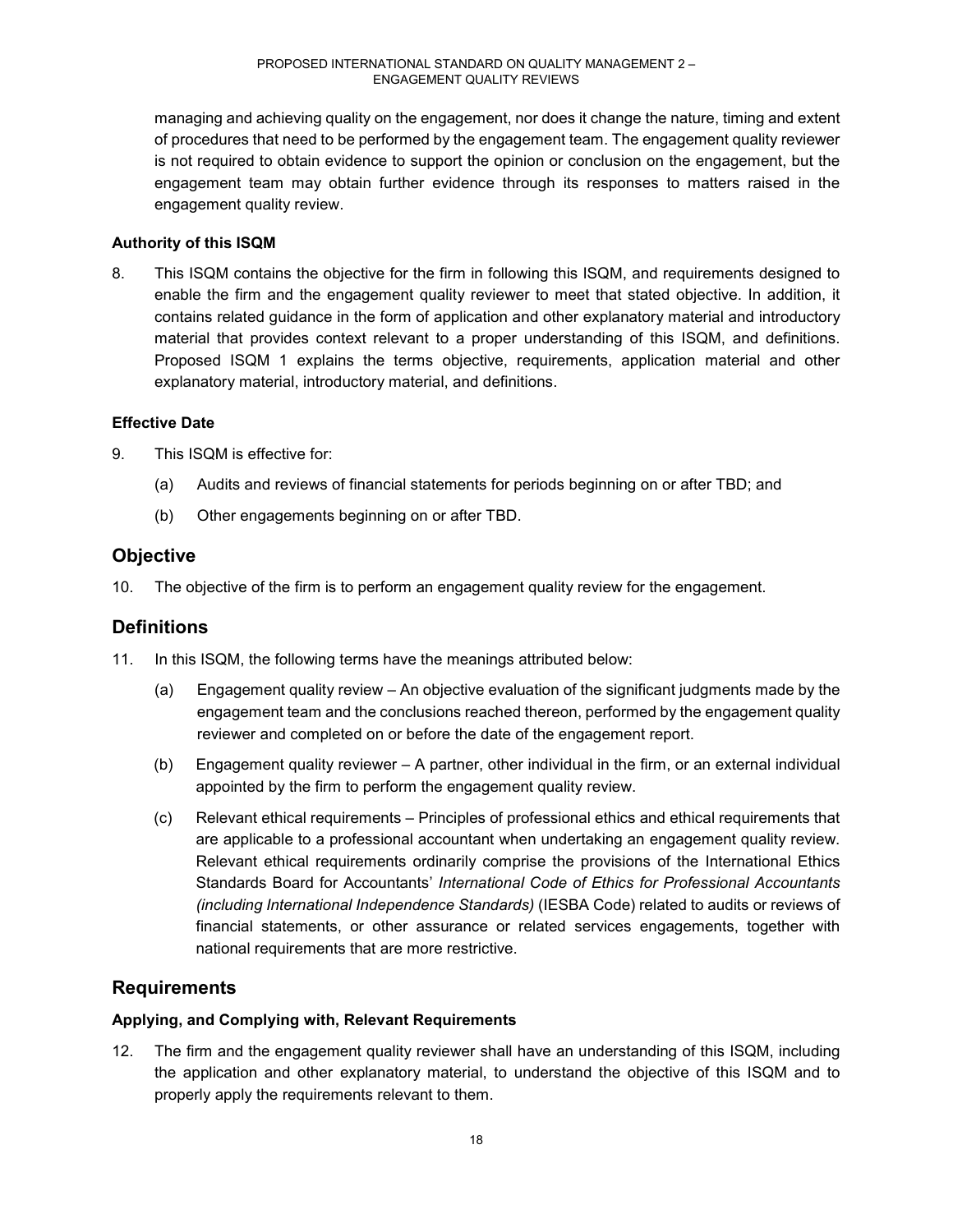- 13. The firm or the engagement quality reviewer, as applicable, shall comply with each requirement of this ISQM, unless the requirement is not relevant in the circumstances of the engagement.
- 14. The proper application of the requirements is expected to provide a sufficient basis for the achievement of the objective of this standard. However, if the firm or the engagement quality reviewer determines that the application of the relevant requirements does not provide a sufficient basis for the achievement of the objective of this standard, the firm or the engagement quality reviewer, as applicable, shall take further actions to achieve the objective.

### **Appointment and Eligibility of Engagement Quality Reviewers**

- 15. The firm shall establish policies or procedures that require the assignment of responsibility for the appointment of engagement quality reviewers to an individual(s) with the competence, capabilities and appropriate authority within the firm to fulfill the responsibility. Those policies or procedures shall require such individual(s) to appoint the engagement quality reviewer. (Ref: Para. A1–A3)
- 16. The firm shall establish policies or procedures that set forth the criteria for eligibility to be appointed as an engagement quality reviewer and that include limitations on the eligibility of an individual to be appointed as engagement quality reviewer for an engagement on which the individual previously served as engagement partner. Those policies or procedures shall require that the engagement quality reviewer not be a member of the engagement team, and: (Ref: Para. A4–A5)
	- (a) Have the competence and capabilities, including sufficient time, and the appropriate authority to perform the engagement quality review; (Ref: Para. A6–A12)
	- (b) Comply with relevant ethical requirements, including that threats to objectivity of the engagement quality reviewer related to the engagement or the engagement team are eliminated or reduced to an acceptable level; and (Ref: Para. A13–A16)
	- (c) Comply with requirements of law and regulation, if any, that are relevant to the eligibility of the engagement quality reviewer. (Ref: Para. A17)
- 17. The firm shall establish policies or procedures that set forth the criteria for eligibility of individuals who assist the engagement quality reviewer. Those policies or procedures shall require that such individuals not be members of the engagement team, and:
	- (a) Have the competence and capabilities, including sufficient time, to perform the duties assigned to them; and
	- (b) Comply with relevant ethical requirements and, if applicable, the requirements of law and regulation. (Ref: Para. A18-A19)
- 18. The firm shall establish policies or procedures that require the engagement quality reviewer to take responsibility for the performance of the engagement quality review, including that the work of individuals assisting in the review is appropriate.
- 19. The firm shall establish policies or procedures that address circumstances in which the engagement quality reviewer's eligibility to perform the engagement quality review is impaired and the appropriate actions to be taken by the firm, including the process for identifying and appointing a replacement in such circumstances. (Ref: Para. A20)
- 20. When the engagement quality reviewer becomes aware of circumstances that impair the engagement quality reviewer's eligibility, the engagement quality reviewer shall notify the appropriate individual(s)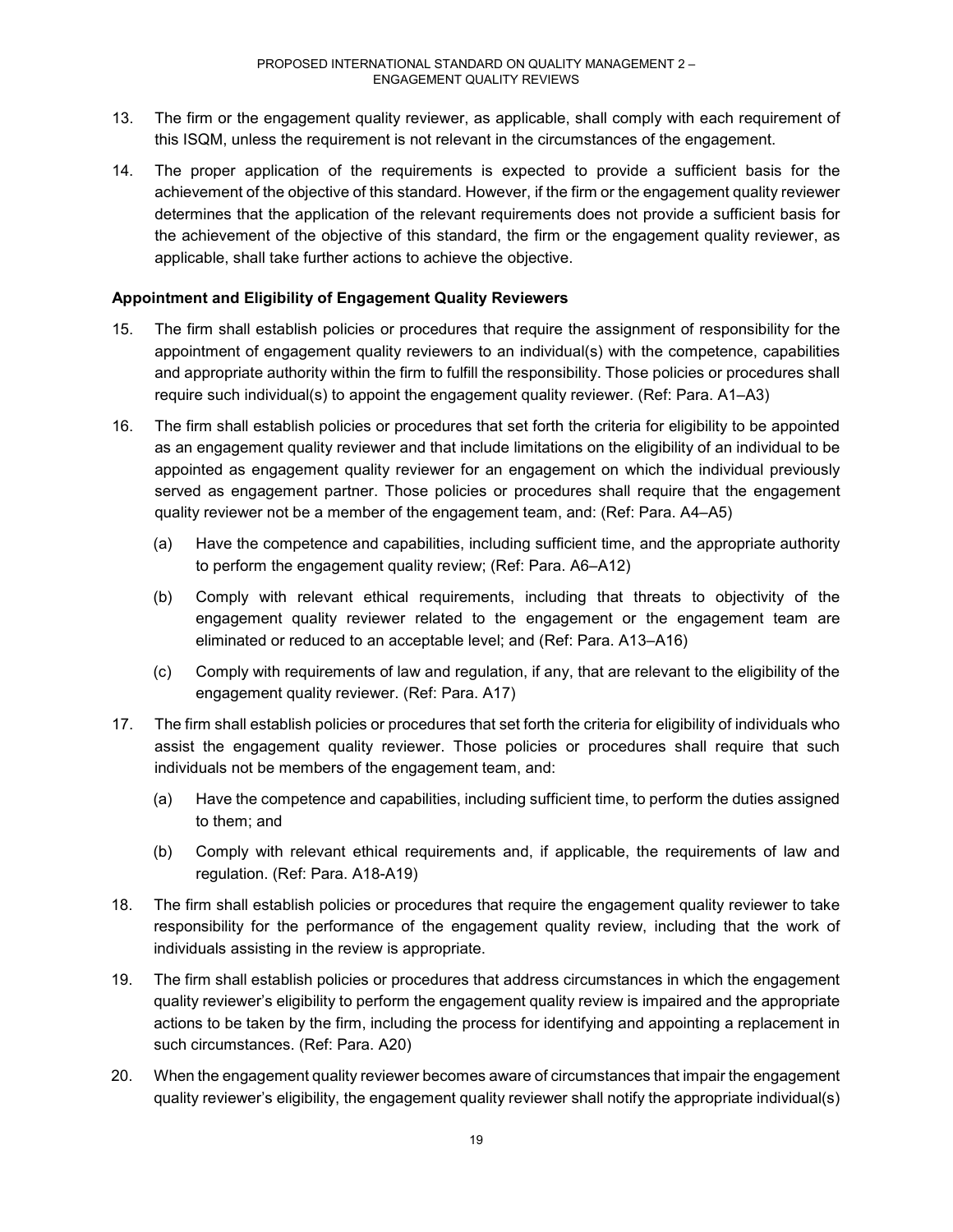in the firm, and: (Ref: Para. A21)

- (a) If the engagement quality review has not commenced, decline the appointment to perform the engagement quality review; or
- (b) If the engagement quality review has commenced, discontinue the performance of the engagement quality review.

#### **Performance of the Engagement Quality Review**

- 21. The firm shall establish policies or procedures regarding the performance of the engagement quality review that address:
	- (a) The engagement quality reviewer's responsibilities to perform procedures in accordance with paragraphs 22–23 at appropriate points in time during the engagement to provide an appropriate basis for an objective evaluation of the significant judgments made by the engagement team and the conclusions reached thereon;
	- (b) The responsibilities of the engagement partner in relation to the engagement quality review, including prohibiting the engagement partner from dating the engagement report until the completion of the review; and (Ref: Para. A22–A23)
	- (c) Circumstances when the nature and extent of engagement team discussions with the engagement quality reviewer about a significant judgment give rise to a threat to the objectivity of the engagement quality reviewer, and appropriate actions to take in these circumstances. (Ref: Para. A24)
- 22. In performing the engagement quality review, the engagement quality reviewer shall: (Ref: Para. A24–A34)
	- (a) Read and understand information:
		- (i) Obtained from the engagement team about the nature and circumstances of the engagement; and
		- (ii) Provided by the firm about the results of its monitoring and remediation, in particular about identified deficiencies that may relate to, or affect, the areas involving significant judgments by the engagement team.
	- (b) Discuss significant matters with the engagement partner and, if applicable, other members of the engagement team. (Ref: Para. A29)
	- (c) Based on the information obtained in (a) and (b), identify the areas involving significant judgments made by the engagement team, including those related to: (Ref: Para. A30–A31)
		- (i) The overall strategy and plan for performing the engagement;
		- (ii) The performance of the engagement; and
		- (iii) Forming an opinion or conclusion, when applicable, and reporting on the engagement.
	- (d) Review selected engagement documentation that supports the significant judgments made by the engagement team and the conclusions reached thereon and evaluate:
		- (i) The engagement team's basis for making the significant judgments, including when applicable, the appropriate exercise of professional skepticism;
		- (ii) Whether the engagement documentation supports the conclusions reached; and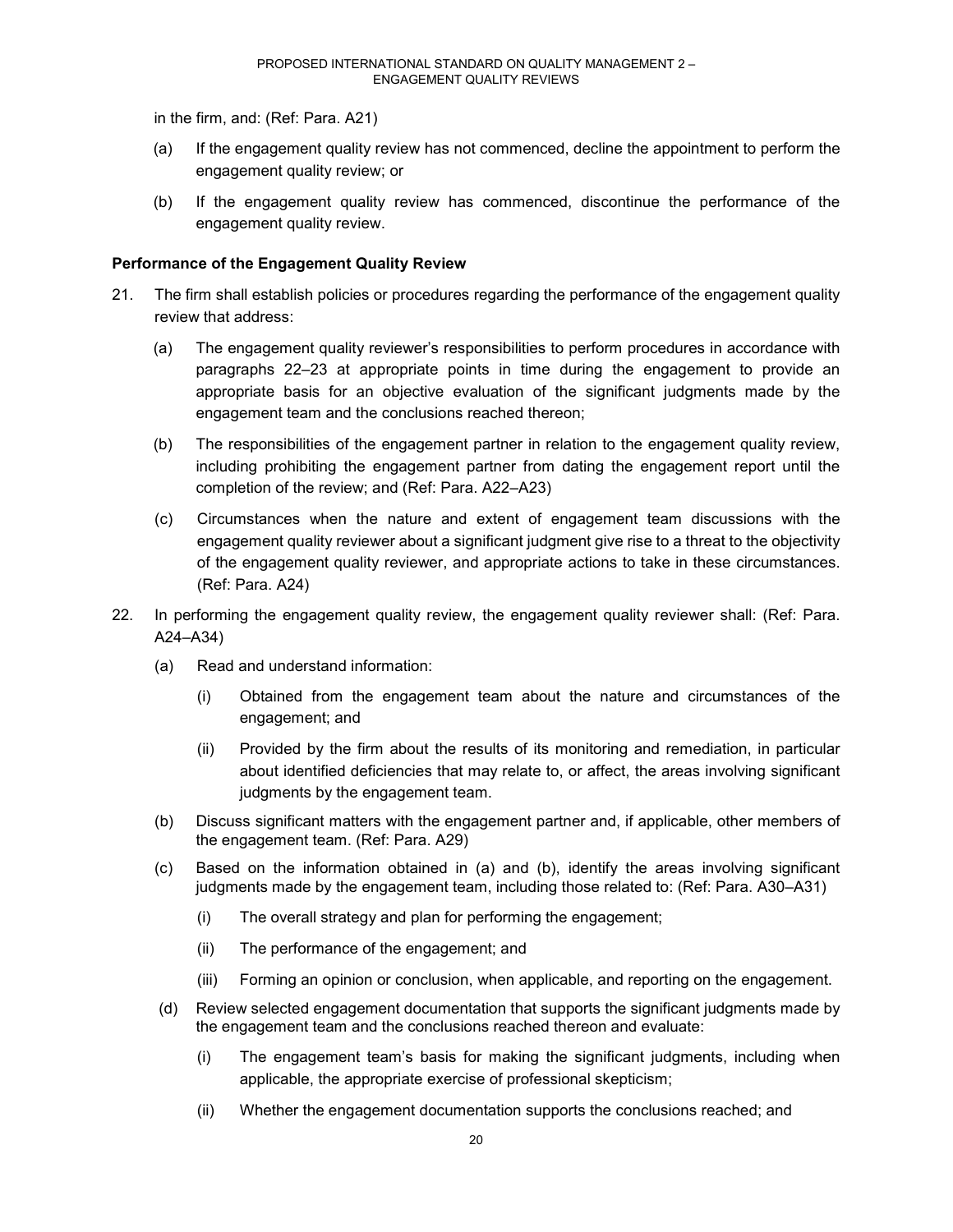- (iii) Whether the conclusions reached are appropriate.
- (e) Evaluate whether appropriate consultation has taken place on difficult or contentious matters or matters involving differences of opinion and the conclusions arising from those consultations. (Ref: Para. A32)
- (f) For audits of financial statements, evaluate the basis for the engagement partner's conclusion that the engagement partner has taken overall responsibility for managing and achieving quality on the audit engagement. (Ref: Para. A33–A34)
- (g) Review:
	- (i) For an audit of financial statements, the financial statements and the auditor's report thereon, including, if applicable, the description of the key audit matters; or
	- (ii) For an assurance or related services engagement, the engagement report, and when applicable, the subject matter information.
- 23. If the engagement quality reviewer has concerns that the significant judgments made by the engagement team, or the conclusions reached thereon, are not appropriate, the engagement quality reviewer shall notify the engagement partner. If such concerns are not resolved to the engagement quality reviewer's satisfaction, the engagement quality reviewer shall notify an appropriate individual(s) in the firm that the engagement quality review cannot be completed. (Ref: Para. A35)

#### *Completion of the Engagement Quality Review*

24. The engagement quality reviewer shall determine whether the requirements in this ISQM with respect to the performance of the engagement quality review have been fulfilled, and whether the engagement quality review is complete. If so, the engagement quality reviewer shall notify the engagement partner that the engagement quality review is complete.

#### **Documentation**

- 25. The firm shall establish policies or procedures that require the engagement quality reviewer to take responsibility for documentation of the engagement quality review. (Ref: Para. A36–A39)
- 26. The firm shall establish policies or procedures that require documentation of the engagement quality review in accordance with paragraph 27, and that such documentation be included with the engagement documentation.
- 27. The engagement quality reviewer shall determine that the documentation of the engagement quality review is sufficient to enable an experienced practitioner, having no previous connection with the engagement, to understand the nature, timing and extent of the procedures performed by the engagement quality reviewer and, when applicable, individuals who assisted the reviewer, and the conclusions reached in performing the review. The engagement quality reviewer also shall determine that the documentation of the engagement quality review includes:
	- (a) The names of the engagement quality reviewer and individuals who assisted with the engagement quality review;
	- (b) An identification of the engagement documentation reviewed;
	- (c) The engagement quality reviewer's determination in accordance with paragraph 24;
	- (d) The notifications required in accordance with paragraphs 23 and 24; and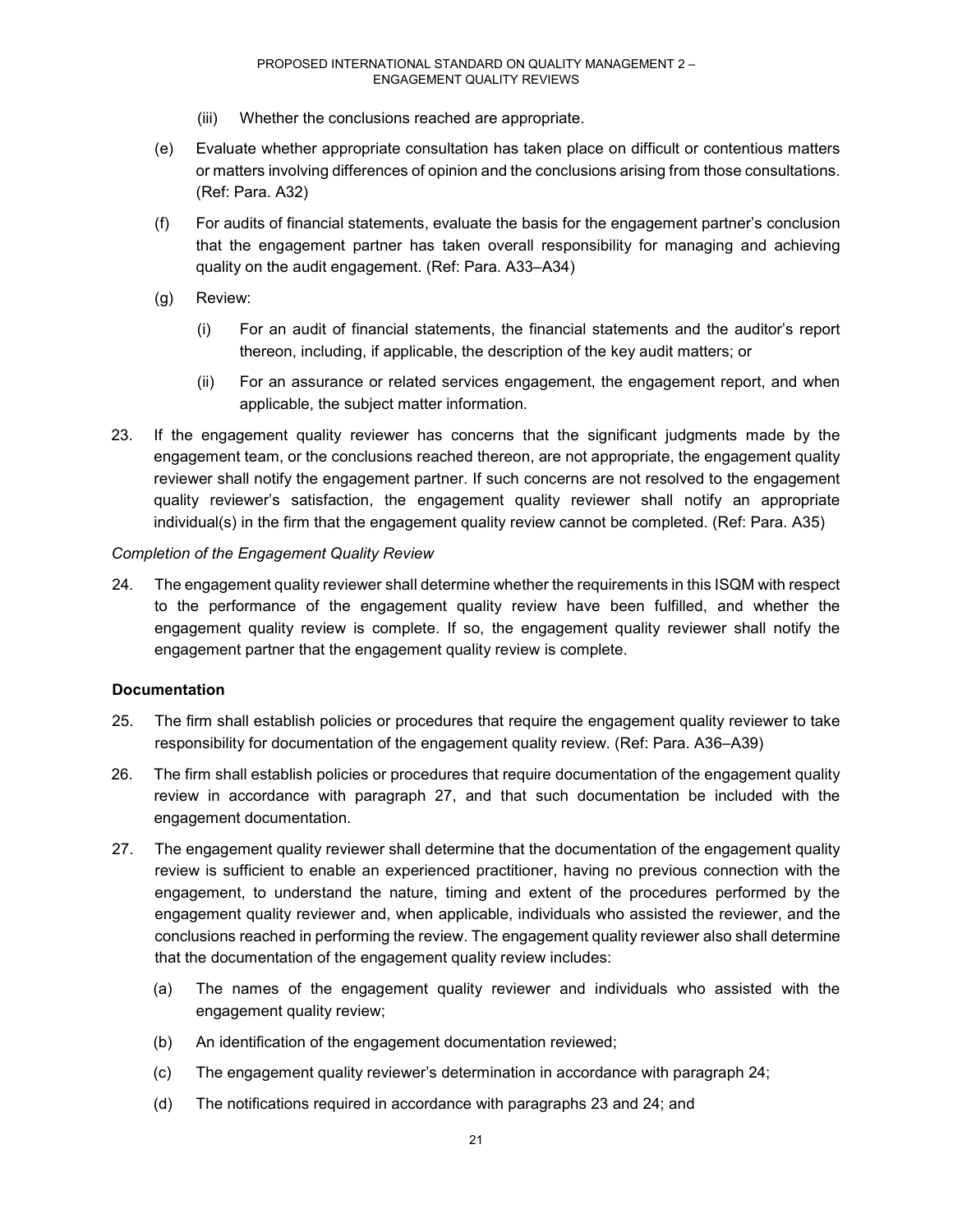(e) The date of completion of the engagement quality review.

**\*\*\***

# **Application and Other Explanatory Material**

# **Appointment and Eligibility of Engagement Quality Reviewers**

*Assignment of Responsibility for the Appointment of Engagement Quality Reviewers* (Ref: Para. 15)

- A1. Competence and capabilities that are relevant to an individual's ability to fulfill responsibility for the appointment of the engagement quality reviewer may include appropriate knowledge about:
	- The responsibilities of an engagement quality reviewer;
	- The criteria in paragraph 16 regarding the eligibility of engagement quality reviewers; and
	- The nature and circumstances of the engagement subject to an engagement quality review (e.g., the nature of the entity and the composition of the engagement team).
- A2. The firm may assign more than one individual to be responsible for appointing engagement quality reviewers. For example, the firm's policies or procedures may specify a different process for appointing engagement quality reviewers for audits of listed entities than for audits of non-listed entities or other engagements.
- A3. In certain circumstances, it may not be practicable for an individual other than a member of the engagement team to appoint the engagement quality reviewer, for example, in the case of a smaller firm or a sole practitioner.

# *Eligibility of the Engagement Quality Reviewer, Including Limitations on the Eligibility to be Appointed as the Engagement Quality Reviewer* (Ref: Para. 16)

- A4. In some circumstances, there may not be a partner or other individual within the firm who is eligible to perform the engagement quality review and the firm may therefore contract with, or obtain the services of, external individuals to perform the engagement quality review. An external individual may be a partner or an employee of another firm within the firm's network or a service provider. When using such an external individual, the firm is subject to the requirements for network requirements or network services in paragraphs 59–60 of proposed ISQM 1, or the requirements for service providers in paragraph 65 of proposed ISQM 1, respectively.
- A5. An individual who has served as the engagement partner is not likely to be able to perform the role of the engagement quality reviewer immediately after ceasing to be the engagement partner because it is not likely that the threats to the individual's objectivity with regard to the engagement and the engagement team can be reduced to an acceptable level. In recurring engagements, the matters on which significant judgments are made and the facts and circumstances around those significant judgments are not likely to vary to a degree such that an objective evaluation of those judgments can be made by the individual who served as the engagement partner in the immediate previous period. Accordingly, this ISQM requires the firm to establish policies or procedures that limit the eligibility of individuals to be appointed as engagement quality reviewers who previously served as the engagement partner, for example, by establishing a specified cooling-off period during which the engagement partner is precluded from being appointed as the engagement quality reviewer. Determining a suitable cooling-off period depends upon the facts and circumstances of the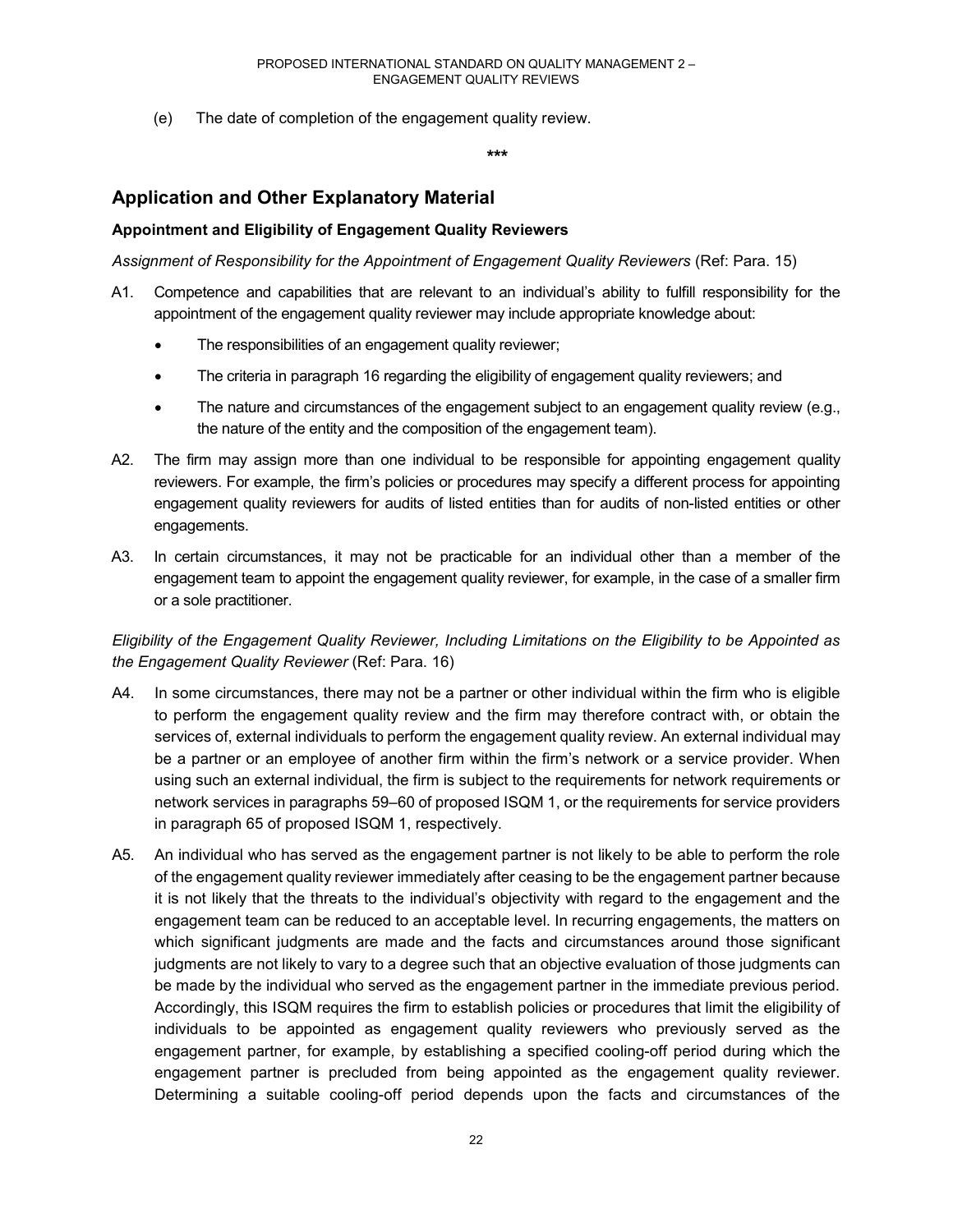engagement, and applicable provisions of law or regulation or relevant ethical requirements. In the case of an audit of financial statements of a listed entity, it is unlikely that an engagement partner would be able to act as the engagement quality reviewer until two subsequent audits have been conducted.

# *Eligibility Criteria for the Engagement Quality Reviewer*

Competence and Capabilities, Including Sufficient Time (Ref: Para. 16(a))

- A6. Competence refers to the integration and application of technical competence, professional skills, and professional ethics, values and attitudes, and the appropriate experience relevant to the nature and circumstances of the engagement, including:
	- An understanding of professional standards and applicable legal and regulatory requirements and of the firm's policies or procedures relevant to the engagement;
	- Knowledge of the entity's industry;
	- An understanding of, and experience relevant to, engagements of a similar nature and complexity; and
	- An understanding of the responsibilities of the engagement quality reviewer in performing and documenting the engagement quality review, which may be attained or enhanced by receiving relevant training from the firm.
- A7. An engagement quality review is a response to assessed quality risks relating to engagement performance. Accordingly, an understanding of the reasons for the assessments given to the quality risks may be an important consideration in the firm's determination of the competence and capabilities required to perform the engagement quality review for that engagement. Other factors to consider in determining whether the engagement quality reviewer has the competence and capabilities, including sufficient time, needed to evaluate the significant judgments made by the engagement team and the conclusions reached thereon include, for example:
	- The nature of the entity.
	- The specialization and complexity of the industry or regulatory environment in which the entity operates.
	- The extent to which the engagement relates to matters requiring specialized expertise (e.g., with respect to information technology or specialized areas of accounting or auditing), or scientific and engineering expertise, such as may be needed for certain assurance engagements. Also see paragraph A18.
- A8. In evaluating the competence and capabilities of an individual who may be appointed as an engagement quality reviewer, the findings arising from the firm's monitoring activities (e.g., findings from the inspection of in-process or completed engagements for which the individual was an engagement team member or engagement quality reviewer) or the results of external inspections may also be relevant considerations.
- A9. A lack of appropriate competence or capabilities may affect the ability of the engagement quality reviewer to exercise appropriate professional judgment in performing the review. For example, an engagement quality reviewer who lacks relevant industry experience may not possess the ability or confidence necessary to evaluate and, where appropriate, challenge significant judgments made, and the exercise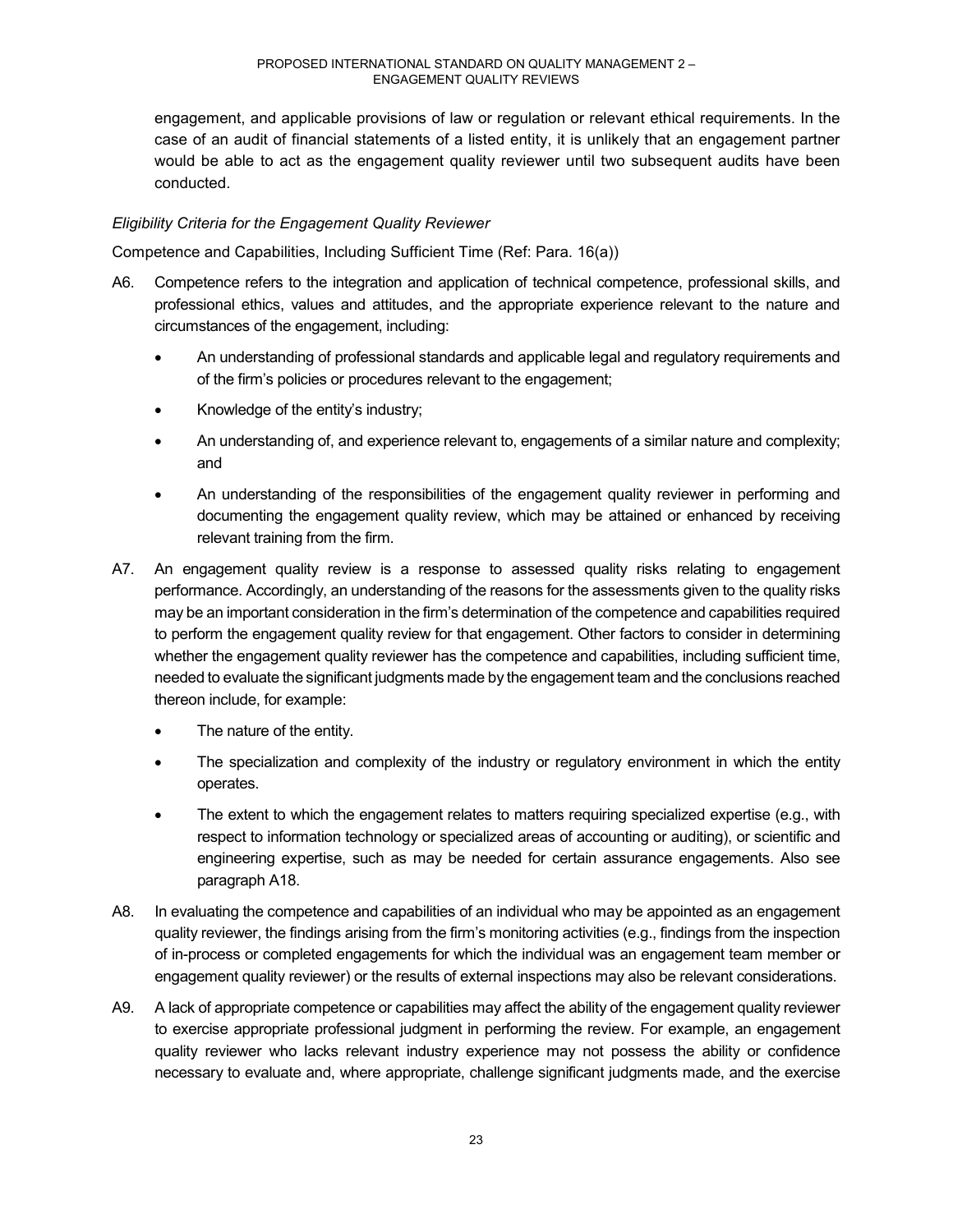of professional skepticism, by the engagement team on a complex, industry-specific accounting or auditing matter.

Appropriate Authority (Ref: Para. 16(a))

- A10. Actions at the firm level help to establish the authority of the engagement quality reviewer. For example, by creating a culture of respect for the role of the engagement quality reviewer, the engagement quality reviewer is less likely to experience pressure from the engagement partner or other personnel to inappropriately influence the outcome of the engagement quality review. In some cases, the engagement quality reviewer's authority may be enhanced by the firm's policies or procedures to address differences of opinion, which may include actions the engagement quality reviewer may take when a disagreement occurs between the engagement quality reviewer and the engagement team.
- A11. The authority of the engagement quality reviewer may be diminished when:
	- The culture within the firm promotes respect for authority only of individuals at a higher level of hierarchy within the firm.
	- The engagement quality reviewer has a reporting line to the engagement partner, for example, when the engagement partner holds a leadership position in the firm or is responsible for determining the compensation of the engagement quality reviewer.

#### Public Sector Considerations

A12. In the public sector, an auditor (e.g., an Auditor General, or other suitably qualified individual appointed on behalf of the Auditor General) may act in a role equivalent to that of the engagement partner with overall responsibility for public sector audits. In such circumstances, when applicable, the selection of the engagement quality reviewer may include consideration of the need for independence and the ability of the engagement quality reviewer to provide an objective evaluation.

# *Relevant Ethical Requirements* (Ref: Para. 16(b))

- A13. The relevant ethical requirements that are applicable when undertaking an engagement quality review may vary, depending on the nature and circumstances of engagements subject to an engagement quality review. Various provisions of relevant ethical requirements may apply only to individual professional accountants, such as an engagement quality reviewer, and not the firm.
- A14. Relevant ethical requirements may establish requirements addressing threats created by the long association of the engagement quality reviewer with an audit client. For example, in relation to audits of public interest entities, the IESBA Code contains requirements for an engagement quality reviewer to serve a required cooling-off period after that individual has served in that role, or any combination of engagement partner, engagement quality reviewer or any other key audit partner role, for specified periods.

#### Threats to the Objectivity of the Engagement Quality Reviewer

- A15. Threats to the engagement quality reviewer's objectivity may be created by a broad range of facts and circumstances. For example:
	- A familiarity or self-interest threat may arise when the engagement quality reviewer is a close or immediate family member of the engagement partner or another member of the engagement team, or through close personal relationships with members of the engagement team.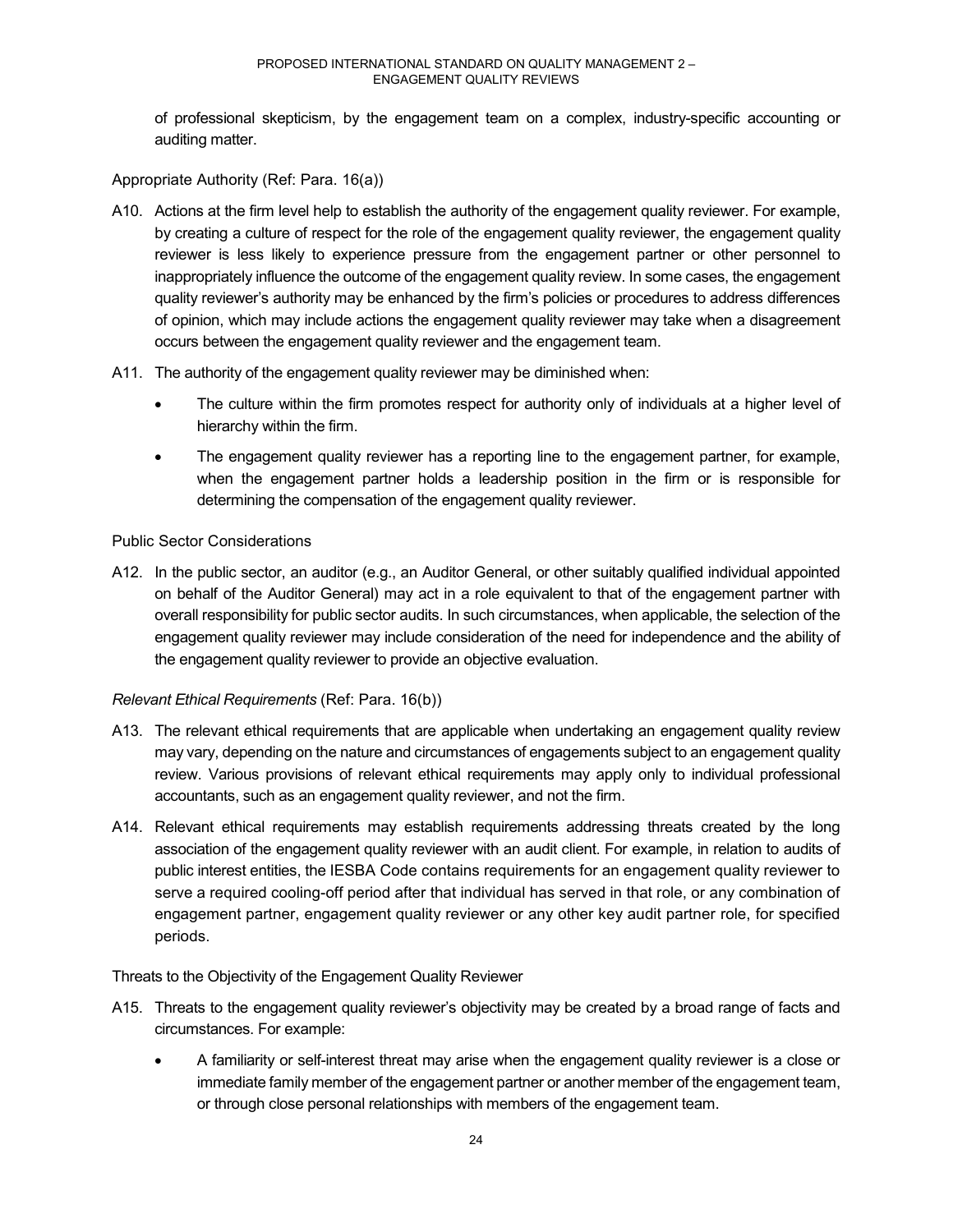- An intimidation threat (either implicit or explicit) may be created when pressure is exerted on the engagement quality reviewer (e.g., when the engagement partner is an aggressive or dominant individual, or the engagement quality reviewer has a reporting line to the engagement partner).
- A16. Relevant ethical requirements may include requirements and guidance to identify, evaluate and address threats to objectivity. For example, the IESBA Code specifically addresses intimidation threats in certain circumstances.

# Law or Regulation Relevant to Eligibility of the Engagement Quality Reviewer (Ref: 16(c))

A17. Law or regulation may prescribe additional requirements regarding the eligibility of the engagement quality reviewer. For example, in some jurisdictions, the engagement quality reviewer may need to possess certain qualifications or be licensed to be able to perform the review.

# *Circumstances when the Engagement Quality Reviewer is Assisted by Other Individuals (Ref: Para. 17)*

- A18. In certain circumstances, it may be appropriate for the engagement quality reviewer to be assisted by an individual or team of individuals, either internal or external, with the relevant expertise. For example, highly specialized knowledge, skills or expertise may be useful for understanding certain transactions undertaken by the entity to help the engagement quality reviewer evaluate the significant judgments made by the engagement team related to those transactions.
- A19. When the engagement quality reviewer is assisted by an external individual, the assistant's responsibilities, including those related to compliance with relevant ethical requirements, may be set out in the contract or other agreement between the firm and the assistant.

*Impairment of the Engagement Quality Reviewer's Eligibility to Perform the Engagement Quality Review* (Ref: Para. 19–20)

- A20. Factors that may be relevant to the firm in considering whether the eligibility of the engagement quality reviewer to perform the engagement quality review is impaired include:
	- Whether changes in the circumstances of the engagement result in the engagement quality reviewer no longer having the appropriate competence and capabilities to perform the review;
	- Whether changes in the other responsibilities of the engagement quality reviewer indicate that the individual no longer has sufficient time to perform the review; or
	- Notification from the engagement quality reviewer in accordance with paragraph 20.
- A21. In circumstances in which the engagement quality reviewer's eligibility to perform the engagement quality review becomes impaired, the firm's policies or procedures may set out a process by which alternative eligible individuals are identified or may specify the period of time after notification within which the firm is required to appoint a replacement.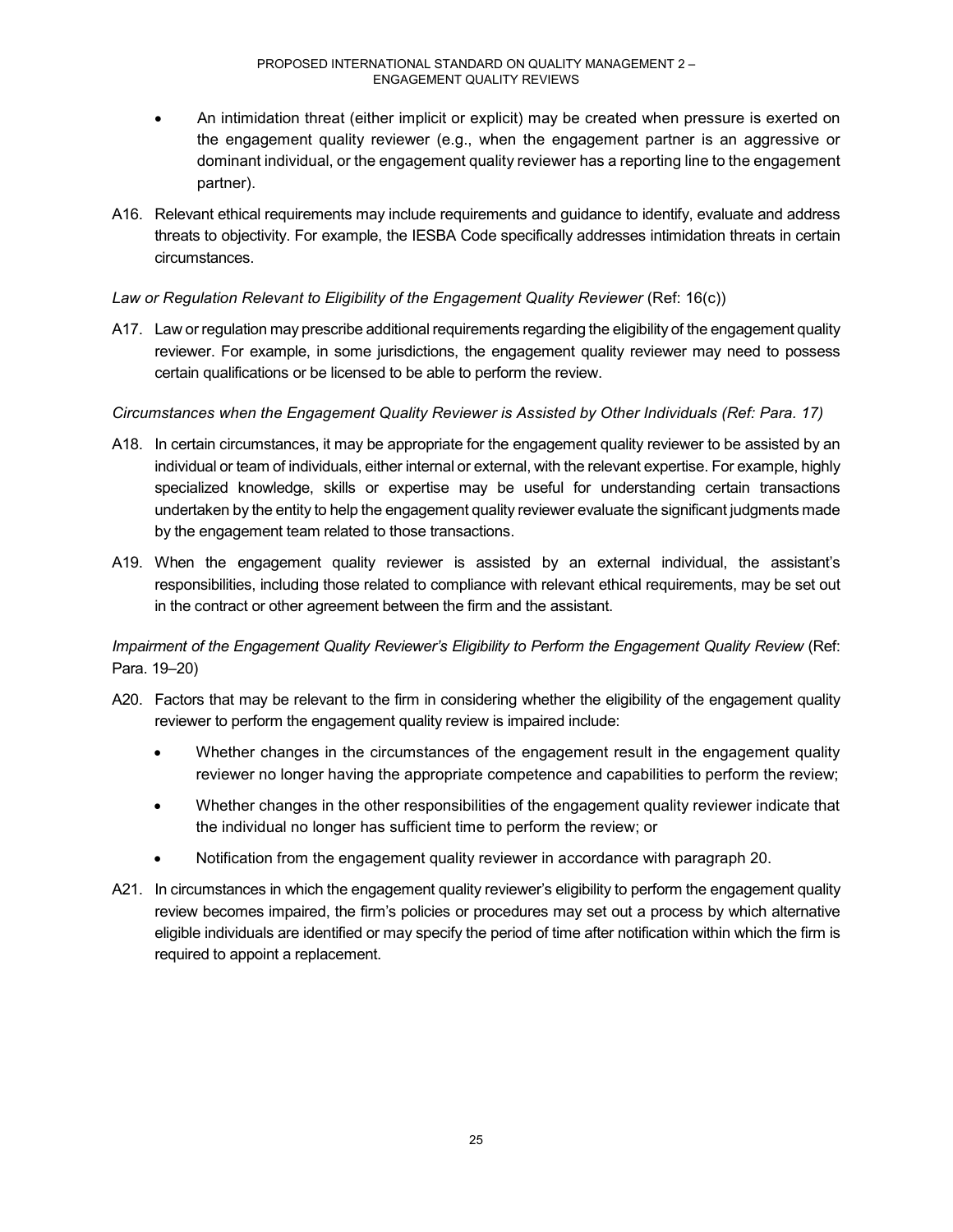# **Performance of the Engagement Quality Review** (Ref: Para. 21–23)

# *Engagement Partner Responsibilities in Relation to the Engagement Quality Review* (Ref: Para. 21(b))

- A22. Proposed ISA 220 (Revised)<sup>9</sup> establishes the requirements for the engagement partner<sup>10</sup> in audit engagements for which an engagement quality review is required, including:
	- Being satisfied that an engagement quality reviewer has been appointed;
	- Cooperating with the engagement quality reviewer and informing members of the engagement team of their responsibility to do so;
	- Discussing significant matters arising during the audit engagement, including those identified during the engagement quality review, with the engagement quality reviewer; and
	- Not dating the auditor's report until the completion of the engagement quality review.
- A23. ISAE 3000 (Revised)<sup>11</sup> also establishes requirements for the engagement partner in relation to the engagement quality review.

#### *Discussions Between the Engagement Quality Reviewer and the Engagement Team (Ref: Para. 21(c))*

A24. Frequent communication between the engagement team and engagement quality reviewer throughout the engagement may assist in facilitating an effective and timely engagement quality review. However, a threat to the objectivity of the engagement quality reviewer may be created depending on the timing and extent of the discussions with the engagement team about a significant judgment. The firm's policies or procedures may set forth the actions to be taken by the engagement quality reviewer or the engagement team to avoid situations in which the engagement quality reviewer is, or may be perceived to be, making decisions on behalf of the engagement team. For example, in these circumstances the firm may require consultation about such significant judgments with other relevant personnel in accordance with the firm's consultation policies or procedures.

# *Procedures Performed by the Engagement Quality Reviewer* (Ref: Para. 21–24)

- A25. The firm's policies or procedures may specify the nature, timing and extent of the procedures performed by the engagement quality reviewer and also may emphasize the importance of the engagement quality reviewer exercising professional judgment in performing the review.
- A26. The timing of the procedures performed by the engagement quality reviewer may depend on the nature and circumstances of the engagement, including the nature of the matters subject to the review. Timely review of the engagement documentation by the engagement quality reviewer at appropriate points in time throughout all stages of the engagement (e.g., planning, risk assessment, performance, completion, reporting) allows matters to be promptly resolved to the engagement quality reviewer's satisfaction, on or before the date of the engagement report. For example, the engagement quality reviewer may perform procedures in relation to the overall strategy and plan for the engagement at the completion of the planning phase. In other circumstances, it may be appropriate for the engagement quality reviewer to perform the

<sup>9</sup> Proposed International Standard on Auditing (ISA) 220 (Revised), *Quality Management for an Audit of Financial Statements*, paragraph 33

<sup>10</sup> Similar requirements exist in paragraph 36 of International Standard on Assurance Engagements (ISAE) 3000 (Revised), *Assurance Engagements other than Audits or Reviews of Historical Financial Information*

<sup>11</sup> ISAE 3000 (Revised), paragraph 36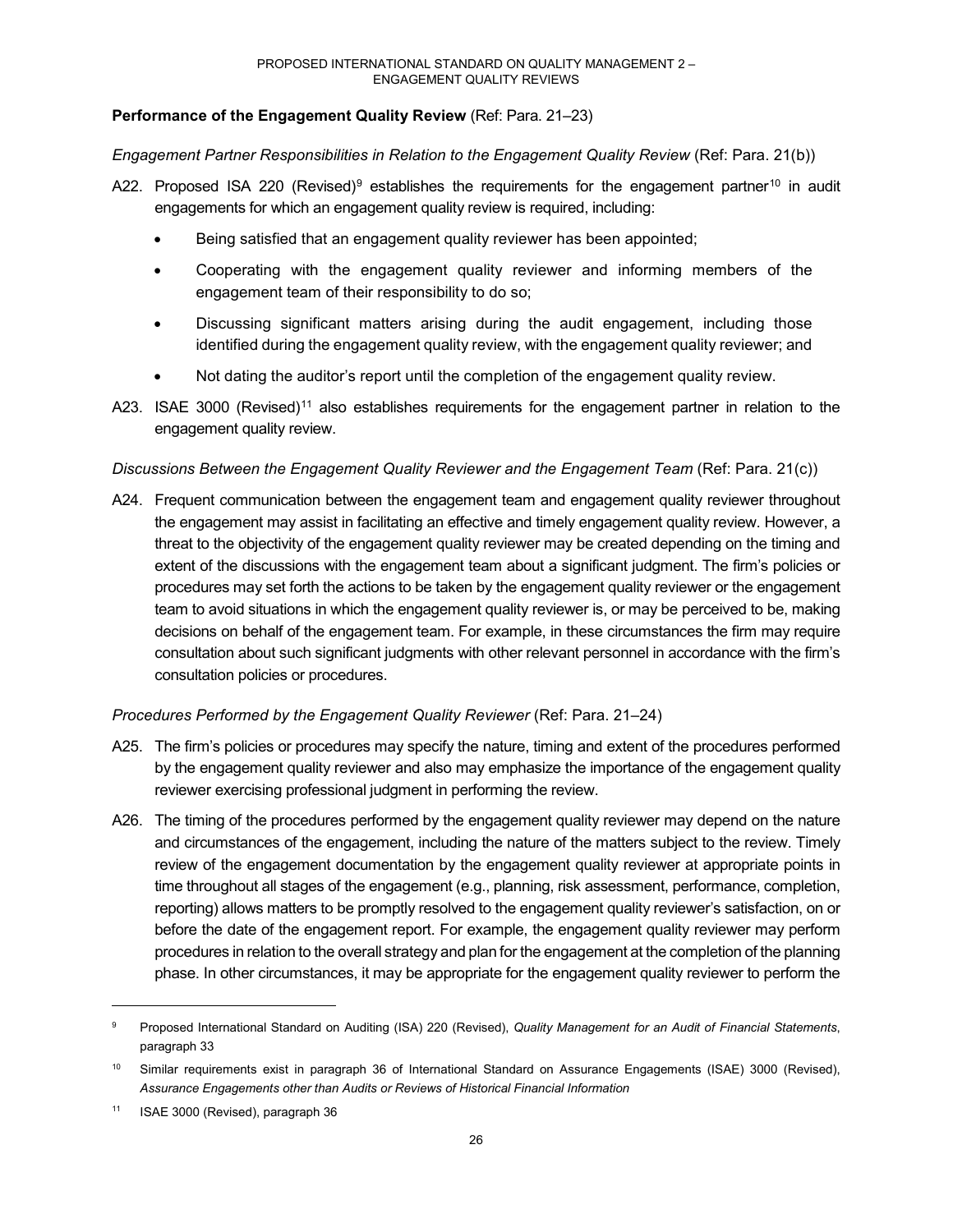procedures near the end of the engagement (e.g., when the engagement is not complex and is completed within a short period of time). Timely performance of the engagement quality review also may reinforce the exercise of professional judgment and, as applicable, professional skepticism, by the engagement team in planning and performing the engagement.

- A27. The nature and extent of the engagement quality reviewer's procedures for a specific engagement may depend on, among other factors:
	- The reasons for the assessments given to quality risks, for example, engagements performed for entities in emerging industries or with complex transactions.
	- The findings arising from the firm's monitoring activities, which may indicate areas where more extensive procedures need to be performed by the engagement quality reviewer.
	- The complexity of the engagement.
	- The nature and size of the entity, including whether the entity is a listed entity.
	- Other information relevant to the engagement, such as the results of inspections undertaken by an external oversight authority in a prior period, or concerns raised about the commitment to quality of the firm or its personnel.
	- The firm's acceptance and continuance of client relationships and specific engagements, which may indicate new risks to achieving quality for an engagement.
	- Whether members of the engagement team have cooperated with the engagement quality reviewer. The firm's policies or procedures may address the actions the engagement quality reviewer takes in circumstances when the engagement team has not cooperated with the engagement quality reviewer, for example, informing an appropriate individual in the firm so appropriate action can be taken to resolve the issue.
	- For assurance engagements, the engagement team's consideration of, and responses to, areas of risks of material misstatement in the engagement.
- A28. The nature, timing and extent of the engagement quality reviewer's procedures may need to change based on circumstances encountered in performing the engagement quality review.

Significant Matters and Significant Judgments (Ref: Para. 22(b)–(d))

- A29. For audits of financial statements, proposed ISA 220 (Revised) requires the engagement partner to review audit documentation relating to significant matters<sup>12</sup> and other areas involving significant judgments, especially those relating to difficult or contentious matters identified during the course of the engagement, and the conclusions reached.13
- A30. For audits of financial statements, proposed ISA 220 (Revised) provides examples of significant judgments that may be identified by the engagement partner related to the overall audit strategy and audit plan for undertaking the engagement, the execution of the engagement and the overall conclusions reached by the engagement team.14

<sup>12</sup> ISA 230, *Audit Documentation*, paragraph A8

<sup>13</sup> Proposed ISA 220 (Revised), paragraph 29

<sup>14</sup> Proposed ISA 220 (Revised), paragraph A80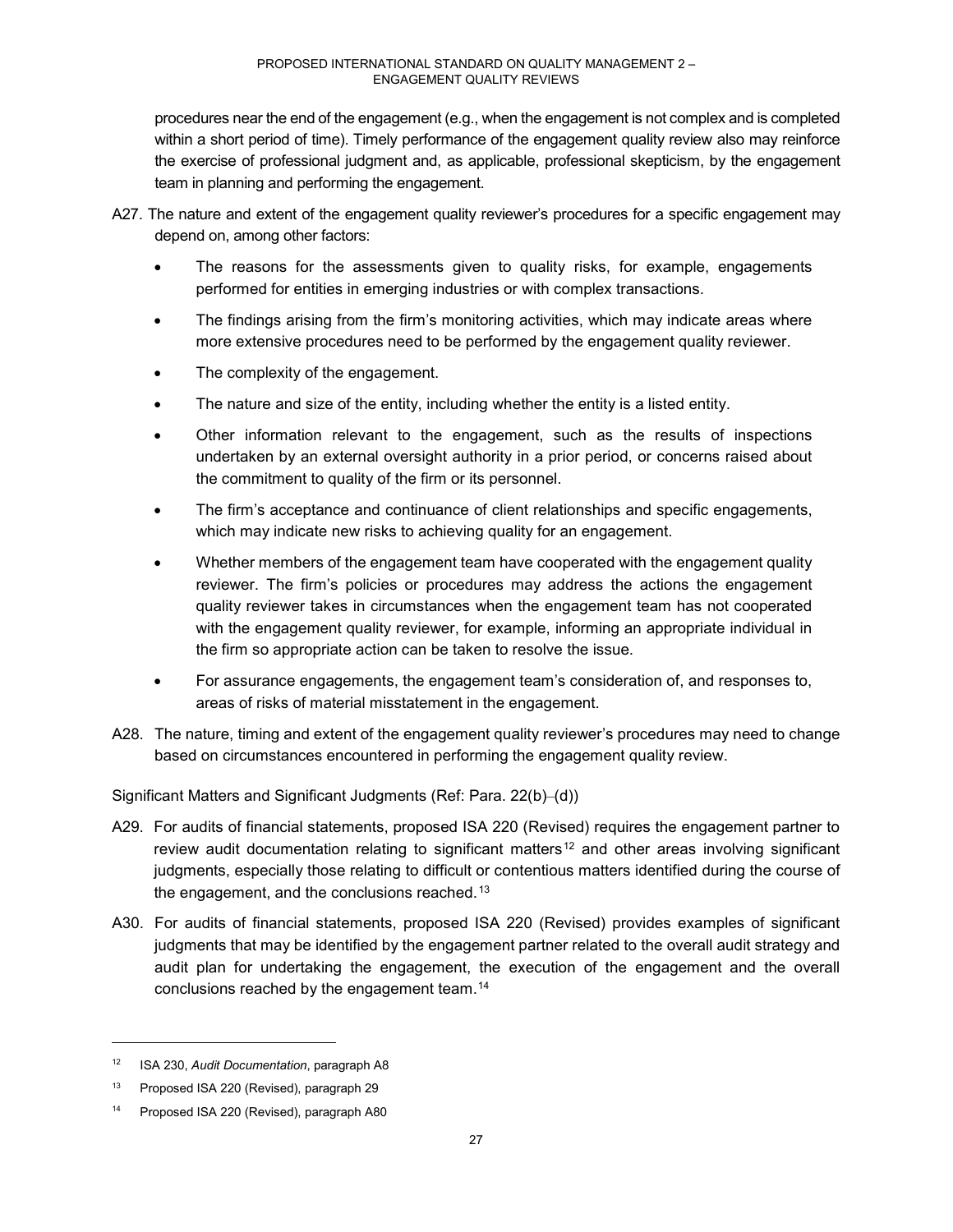A31. For engagements other than audits of financial statements, the engagement quality reviewer may consider the nature and circumstances of the engagement in identifying significant matters, and significant judgments made by the engagement team. For example, in an assurance engagement performed in accordance with ISAE 3000 (Revised), the engagement team's determination of whether the criteria to be applied in the preparation of the subject matter information are suitable for the engagement may involve or require significant judgment. The examples in proposed ISA 220 (Revised)15 also may be useful to the engagement quality reviewer in identifying significant judgments in engagements other than audits of financial statements.

Whether Consultation Has Taken Place on Difficult or Contentious Matters or Matters Involving Differences of Opinion (Ref: Para. 22(e))

A32. Proposed ISQM 1<sup>16</sup> sets out requirements for the firm to establish policies or procedures addressing consultation on difficult or contentious matters, including the engagement team's responsibilities for consultation, the matters on which consultation is required and how the conclusions should be agreed and implemented. Proposed ISQM 1<sup>17</sup> also sets out requirements for the firm to establish policies or procedures to address differences of opinion that arise within the engagement team, or between the engagement team and the engagement quality reviewer or personnel performing duties within the firm's system of quality management, including those who provide consultation.

Overall Responsibility of the Engagement Partner for Managing and Achieving Quality on the Engagement (Ref: Para. 22(f))

- A33. Proposed ISA 220 (Revised) requires the engagement partner to determine, prior to dating the auditor's report, that:
	- The engagement partner's involvement has been sufficient and appropriate throughout the audit engagement such that the engagement partner has the basis for determining that the significant judgments made and the conclusions reached are appropriate given the nature and circumstances of the engagement; and
	- The firm's policies or procedures, and the nature and circumstances of the audit engagement, and any changes thereto, have been taken into account in complying with the requirements of proposed ISA 220 (Revised).18
- A34. Other pronouncements of the IAASB, including ISRE 2400 (Revised), <sup>19</sup> ISAE 3000 (Revised), <sup>20</sup> and ISRS 4410 (Revised)<sup>21</sup> also require the engagement partner to take responsibility for the overall quality on the engagement.

<sup>&</sup>lt;sup>15</sup> Proposed ISA 220 (Revised), paragraph A80

<sup>16</sup> Proposed ISQM 1, paragraph 40(c)

<sup>17</sup> Proposed ISQM 1, paragraph 40(d)

<sup>&</sup>lt;sup>18</sup> Proposed ISA 220 (Revised), paragraph 37

<sup>19</sup> International Standard on Review Engagements (ISRE) 2400 (Revised), *Engagements to Review Historical Financial Statements,* paragraph 25

<sup>20</sup> ISAE 3000 (Revised)*,* paragraph 33

<sup>21</sup> International Standard on Related Services (ISRS) 4410 (Revised), *Compilation Engagements,* paragraph 23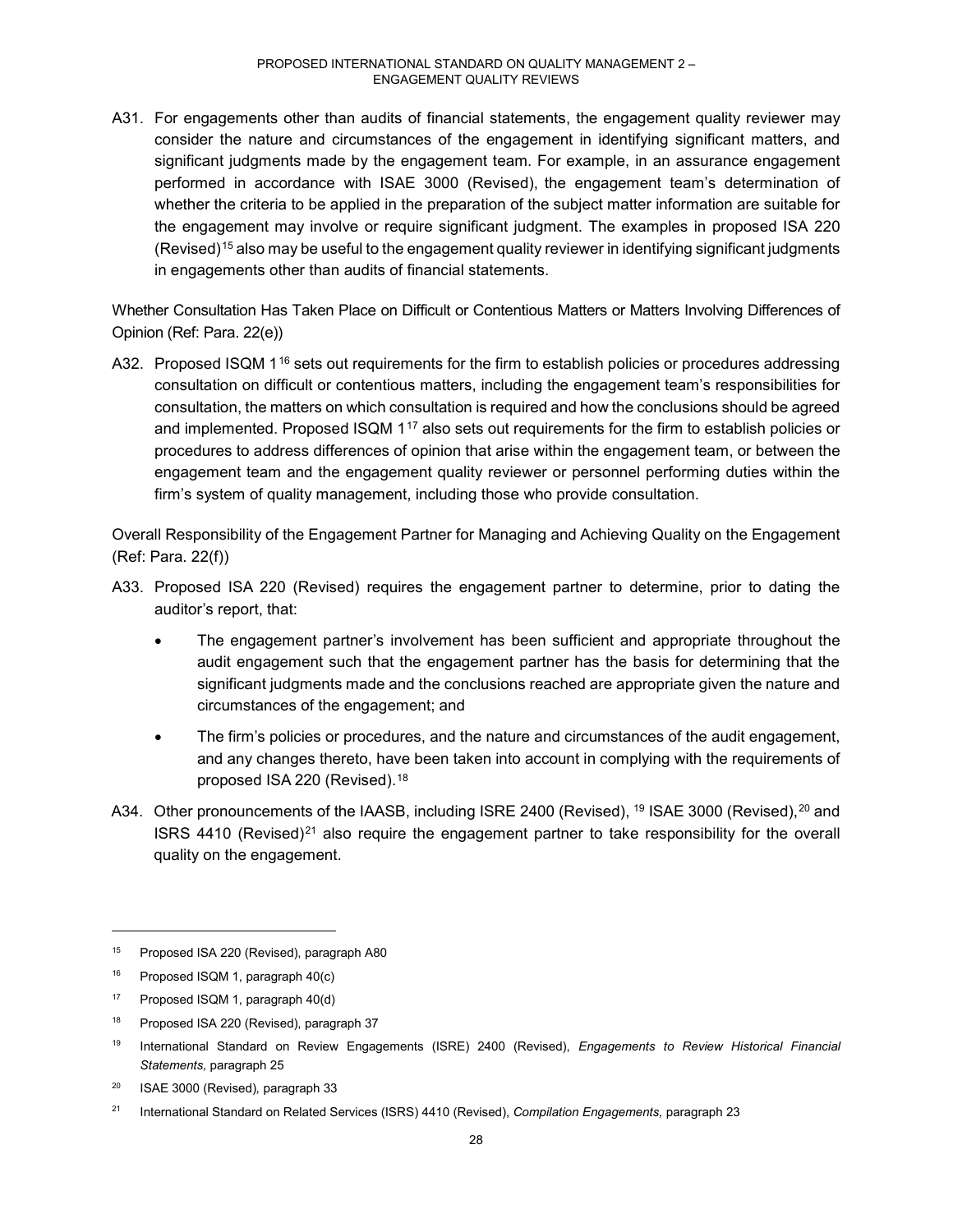The Engagement Quality Reviewer's Evaluation (Ref: Para. 23)

A35. The firm's policies or procedures may specify the individual(s) in the firm to be notified if the engagement quality reviewer has unresolved concerns that the significant judgments made by the engagement team, or the conclusions reached thereon, are not appropriate. Such individual(s) may include the individual assigned the responsibility for the appointment of engagement quality reviewers.

#### **Documentation** (Ref: Para. 25–27)

- A36. Paragraphs 67 and 68 of proposed ISQM 1 require the firm to prepare documentation of the firm's system of quality management. Engagement quality reviews performed in accordance with this proposed ISQM are one response, among others, to a firm's quality risks related to the performance of engagements, and are therefore subject to those documentation requirements.
- A37. The form, content and extent of the documentation of the engagement quality review may depend on factors such as:
	- The nature and complexity of the engagement;
	- The nature of the entity;
	- The nature and complexity of the matters subject to the engagement quality review; and
	- The extent of the engagement documentation reviewed.
- A38. The engagement quality review may be documented in a number of ways. For example, the engagement quality reviewer may document the review of engagement documentation electronically in the IT application for the performance of the engagement. Alternatively, the engagement quality reviewer may document the review through means of a memorandum. The engagement quality reviewer's procedures may also be documented as part of other engagement documentation, for example, minutes of the engagement team's discussions where the engagement quality reviewer was present.
- A39. Paragraph 21(b) requires that the firm's policies or procedures preclude the engagement partner from dating the engagement report until the completion of the engagement quality review, which includes resolving matters raised by the engagement quality reviewer. The documentation of the engagement quality review may be completed after the date of the engagement report, but before the assembly of the final engagement file.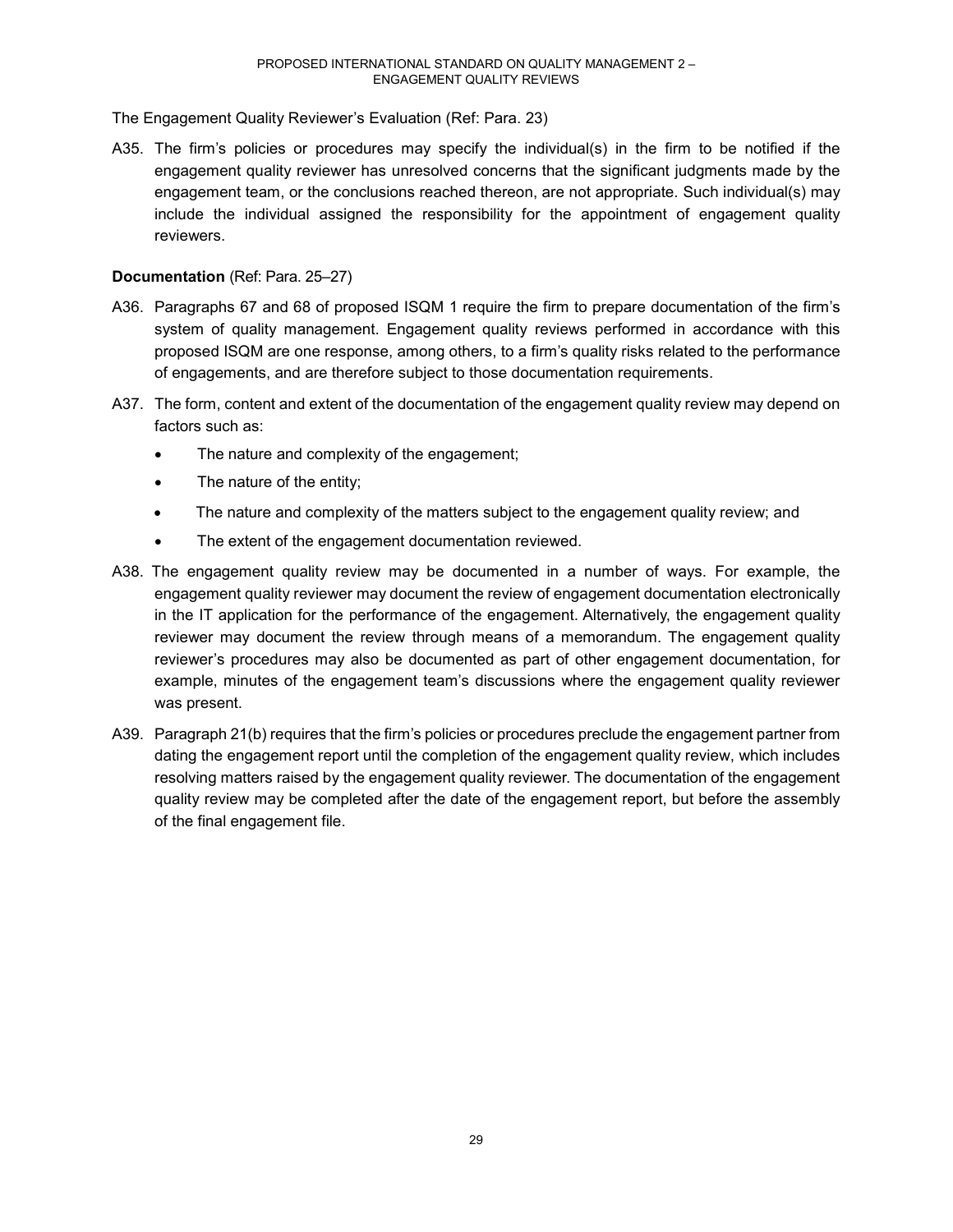The structures and processes that support the operations of the IAASB are facilitated by the International Federation of Accountants® or IFAC®.

The IAASB and IFAC do not accept responsibility for loss caused to any person who acts or refrains from acting in reliance on the material in this publication, whether such loss is caused by negligence or otherwise.

International Standards on Auditing, International Standards on Assurance Engagements, International Standards on Review Engagements, International Standards on Related Services, International Standards on Quality Control, International Auditing Practice Notes, Exposure Drafts, Consultation Papers, and other IAASB publications are published by, and copyright of, IFAC.

Copyright © February 2019 by IFAC. All rights reserved. Permission is granted to make copies of this work to achieve maximum exposure and feedback provided that each copy bears the following credit line: *"Copyright © February 2019 by the International Federation of Accountants® or IFAC®. All rights reserved. Used with permission of IFAC. Permission is granted to make copies of this work to achieve maximum exposure and feedback."*

The 'International Auditing and Assurance Standards Board', 'International Standards on Auditing', 'International Standards on Assurance Engagements', 'International Standards on Review Engagements', 'International Standards on Related Services', 'International Standards on Quality Control', 'International Auditing Practice Notes', 'IAASB', 'ISA', 'ISAE', 'ISRE', 'ISRS', 'ISQC', 'IAPN', and IAASB logo are trademarks of IFAC, or registered trademarks and service marks of IFAC in the US and other countries.

For copyright, trademark, and permissions information, please go to permissions or contact permissions@ifac.org.